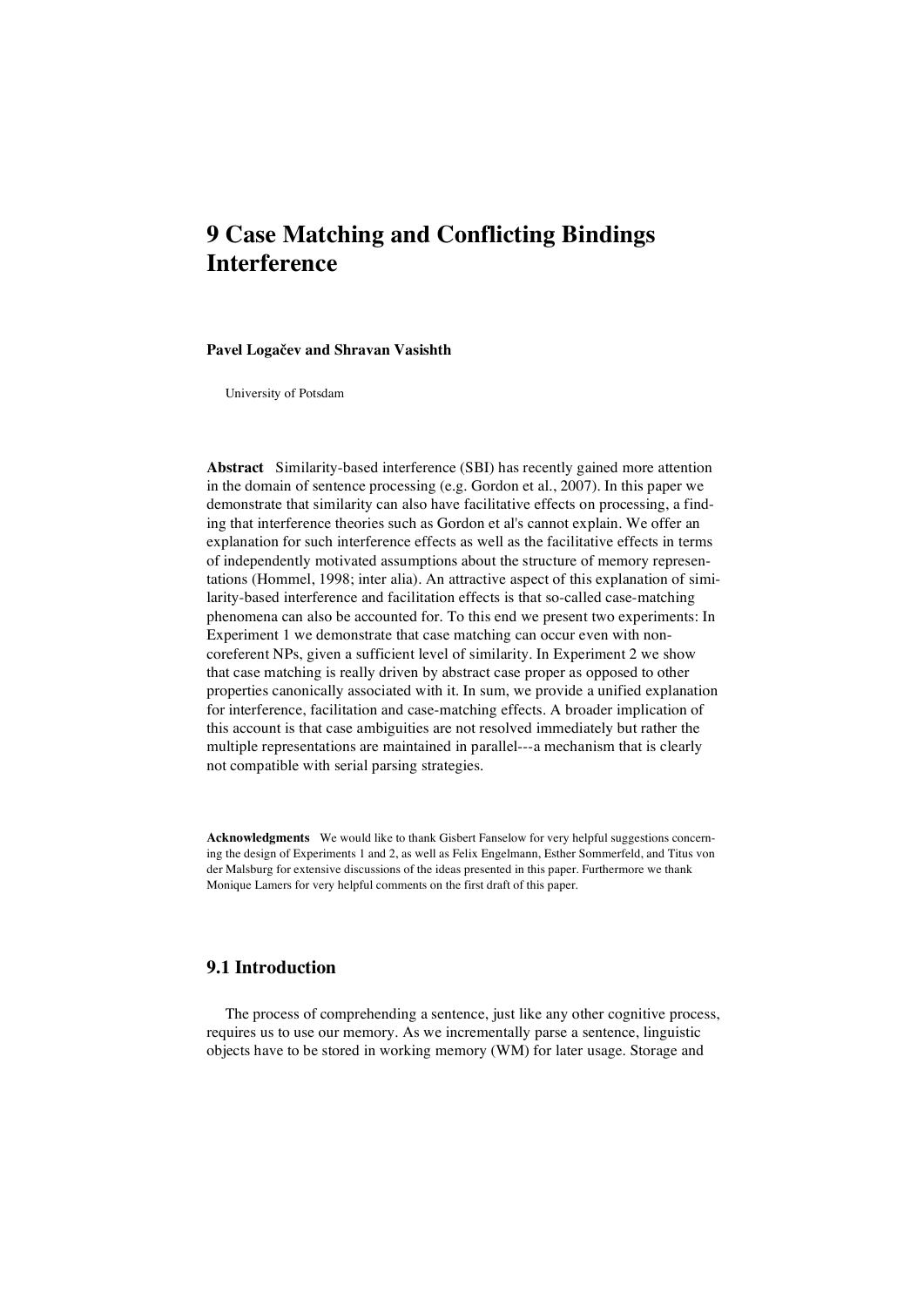recall, however, are usually not perfect – they are subject to a number of limitations imposed by principles of WM as well as the structure of objects encoded therein (e.g. Anderson and Paulson, 1978; Lewis, 1996; Miller and Chomsky, 1963; Oberauer and Kliegl, 2006). However, the observable effects of these limitations, can help reveal the internal structure of the representations used in parsing. One well-attested constraint on memory is similarity-based interference (SBI), that is increased difficulty in distinguishing between two objects in WM due to their similarity. One of the adverse effects of SBI is worse performance in understanding sentences containing similar noun phrases (NPs) as compared to dissimilar ones. In this paper, similarity will be operationalized as a match along some dimension, such as definiteness, animacy, etc., which may or may not be linguistic in nature. Since it is not restricted to the linguistic domain (e.g. Anderson and Paulson, 1978) we assume that SBI is a general principle of memory, rather than something specific to language.

In this paper we will propose the idea that a specific storage and retrieval mechanism in memory is responsible for SBI (and importantly, the opposite of SBI in some cases). We will argue that the content-addressability of human WM requires objects in WM to represented as a set of *bindings* between this objects' features – and that this architecture of memory gives rise to a phenomenon known as case matching (or case attraction). In Experiments 1a-c we will provide experimental evidence favoring this account over the explanations proposed so far (e.g. Bader and Meng, 1999; Fanselow et al., 1999; Schlesewsky, 1996). Based on the results of Experiment 2, we will argue that case matching is in fact driven by abstract case and not by factors that case may be confounded with. We will furthermore explore the implications of this analysis for the representation of morphological case ambiguities and argue that ambiguous NPs must be represented by several distinct objects in WM.

Our work is set within the cue-based parsing framework (Lewis, 1996; Lewis and Vasishth, 2005; Lewis, Vasishth and Van Dyke, 2006; Van Dyke and Lewis, 2003; Vasishth, Brüssow, Lewis and Drenhaus, 2008; Vasishth and Lewis, 2006; Vasishth, 2008), which puts particular emphasis on the notion of *retrieval*. During the parsing process, every head (e.g. a verb) has to be *integrated* with its dependents (e.g. subject and/or object). This leads to the interesting situation that in head-final constructions the dependent has to first be retrieved from memory before integration can take place; this scenario is interesting because if multiple potential candidates for integration are present in memory, a choice has to be made during the retrieval process. The role of interference can only be investigated when several alternative candidates for retrieval exist. In the cue-based parsing framework, every object stored as a *chunk* (i.e. an object in WM). The probability and latency of retrieval of a dependent will depend on, among other factors, its *activation*. Activation in turn, depends on the number of times the object has been retrieved in the past and the amount of time that has passed since (time-based *decay*).

Since the model assumes a content-addressable memory (e.g. McElree 2000), retrieval is mediated by certain *cues*, which identify the linguistic object to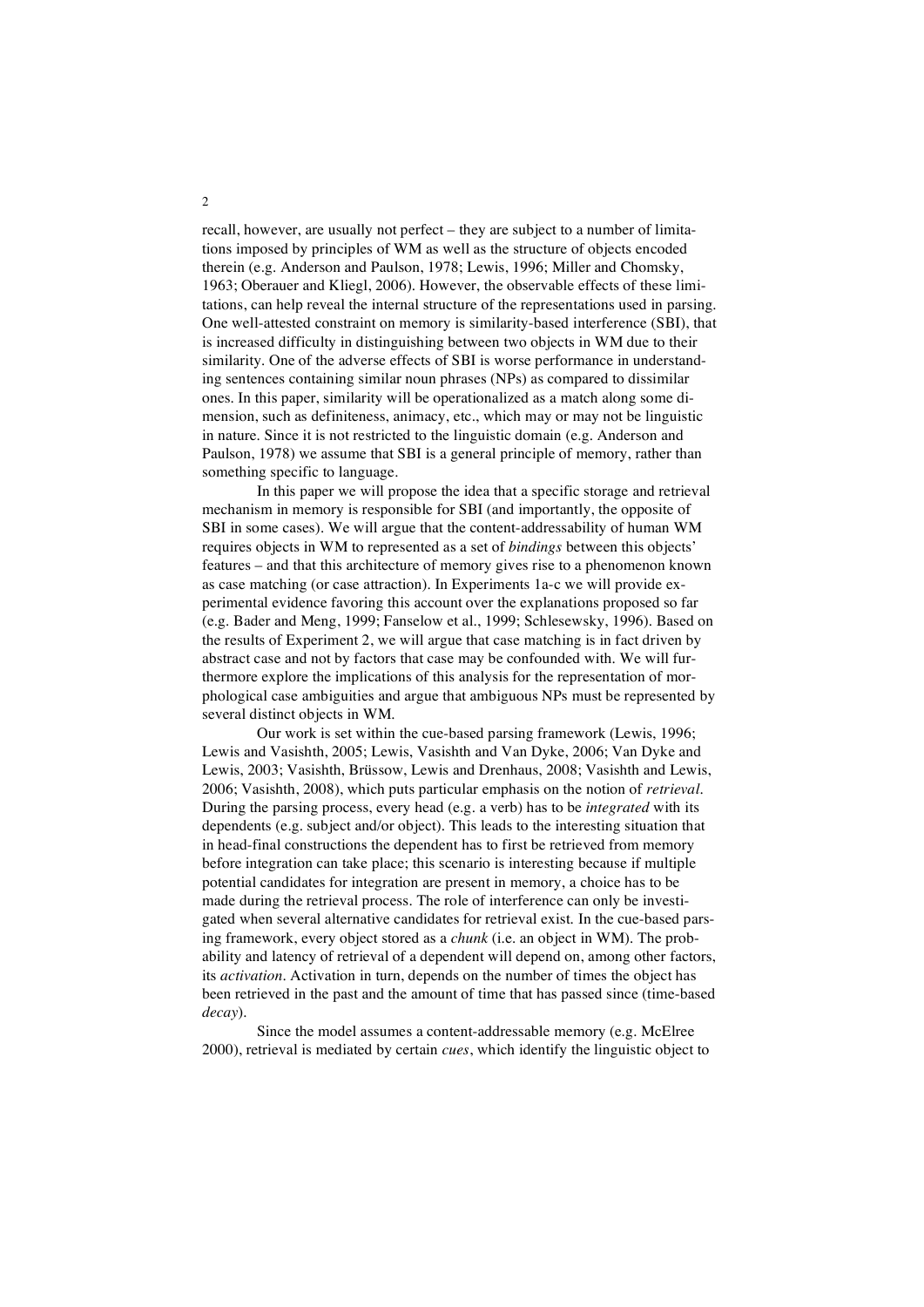be retrieved. These cues are derived from our syntactic, semantic or world knowledge, such as number (if the verb bears number agreement), case of the dependent, animacy, – and other factors determining the grammaticality or even typicality of usage of a dependent with the current head. The match between these cues and the target item is another significant determinant of the probability and latency of a successful retrieval operation.

In the following section we will present an overview of well-established phenomena involving retrieval interference, and the theoretical proposals in the literature that address the empirical evidence for retrieval interference.

### **9.2 Similarity-based Interference**

Similarity-based interference – interference due to a match of objects along some dimension – plays an important role in sentence comprehension. When readers encounter words or phrases similar to preceding ones, they often have difficulty in processing them. Gordon et al. (2001) demonstrated that subject- and object-clefts like (1a) and (1b) respectively are processed faster when the noun phrases (NPs) are of different types. Sentences with two proper names as well as those with two definite NPs were processed slower than mixed conditions. Comprehension accuracy was also lower for the similar conditions compared to the dissimilar ones. Both effects were more pronounced in object clefts.

(1)

(a) It was *the barber/John* that saw *the lawyer/Bill* in the parking lot. (b) It was *the barber/John* that *the lawyer/Bill* saw in the parking lot.

In subsequent work, Gordon et al. (2002) asked participants to memorize a list of three common nouns or three proper names before reading sentences as in (1). Both the NPs in the sentence were either definite descriptions or proper names. Reading times as well as error rates on recall of the memorized list were significantly higher in the matched conditions, suggesting that interference effects can be caused by an external memory load – and therefore arise as a consequence of general memory constraints. Similar effects can be found for animacy (Suckow, Vasishth & Lewis, 2005) and case marking. Regarding case marking, Babyonyshev and Gibson (1999) collected complexity ratings for double-embedded Japanese sentences in which two of the grammatical subjects were always marked with the nominative case marker *–ga* while a third one was either marked with –*ga* or with the topic marker *–wa*. Although both options are grammatical in Japanese, participants found the sentences with two nominative markers and one topic marker easier to understand than sentences with three nominative markers. Babyonyshev and Gibson interpreted this result as evidence for lower structural prediction cost (because more verb-phrases are predicted for three nominative NPs than for two nominative- and one topic-marked NP). However, the results can also be inter-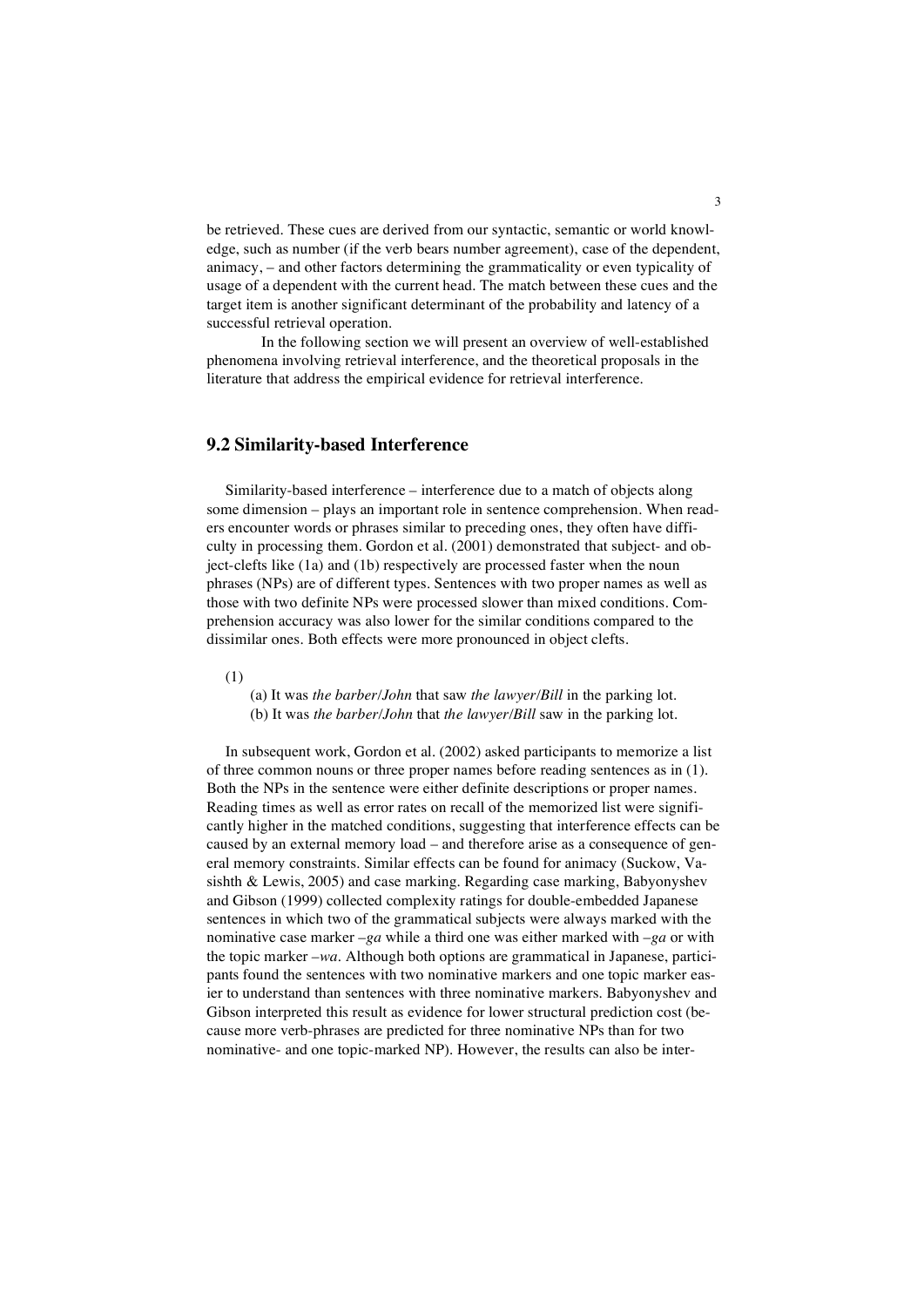preted as evidence for lower interference cost: the three nominative-marked NPs could cause more interference than two nominative- and one topic-marked NP.

Assuming such an interpretation of the Babyonyshev and Gibson results, it is not clear whether interference is due to phonological or more abstract properties of the case markers. Fedorenko, Babyonyshev and Gibson (2004) addressed this issue by making use of different inflection paradigms for feminine and masculine nouns in Russian. In a self-paced reading experiment, they investigated how case marking and abstract case (i.e. case without explicit morphological marking) affect *retrieval interference*. 1

Fedorenko et al. (2004) varied case markers and abstract case independently from each other. While in both, (2a) and (2c), *the violinist* and *the pianist* bear the same morphological case marker *-u*, their abstract case matches only in (2a) (both NPs are accusative), because in (2a) the verbs *respect* and *anger* both assign accusative case to their objects. In (2c), however, the verb *call* in (2c) assigns dative case and thus abstract case does not match. In (2b) and (2d) the morphological marking of the two NPs differs, but it is only in (2d) that the abstract case differs as well. The authors found significantly higher reading times at the verb *angered* in condition (2a), but no significant differences between the other conditions. They conclude that case interference does not stem from identical morphological case marking or matching abstract case alone. Rather, both need to match for case interference to arise. 2

(2)

| (a) | [[Uvažavšuju   | skripačk <b>u</b> ]                                 | pianistk <b>u</b> ]                              | razozlil |
|-----|----------------|-----------------------------------------------------|--------------------------------------------------|----------|
|     | respecting     | violinist FEM.ACC pianist.FEM.ACC                   |                                                  | angered  |
|     |                | 'angered the pianist, who respected the violinist'  |                                                  |          |
| (b) | [[Uvažavšuju   | skripača                                            | pianistku]                                       | razozlil |
|     | respecting     |                                                     | violinist.MASC.ACC pianist.FEM.ACC               | angered  |
|     |                | 'angered the pianist, who respected the violinist'  |                                                  |          |
| (c) | [[Pozvonivšuju | skripač <b>u</b> ]                                  | pianistk <b>u</b> ]                              | razozlil |
|     |                |                                                     | having.called violinist.MASC.DAT pianist.FEM.ACC | angered  |
|     |                | 'angered the pianist, who had called the violinist' |                                                  |          |
| (d) | [[Pozvonivšuju | skripačk <b>e</b> ]                                 | pianistk <b>u</b> ]                              | razozlil |
|     |                | having.called violinist.FEM.DAT pianist.FEM.ACC     |                                                  | angered  |
|     |                | 'angered the pianist, who had called the violinist' |                                                  |          |
|     |                |                                                     |                                                  |          |
|     | dirižer        | iz<br>izvestnoj                                     | konservatorii                                    |          |
|     | conductor.NOM  | famous<br>from                                      | conservatory                                     |          |

 $1$  Retrieval interference occurs during a retrieval operation, e.g. while processing the head, but it is dependent on the relation between the target item and competitors.

<sup>&</sup>lt;sup>2</sup> There is one caveat to this experiment, however. In (2a) and (2d) the nouns involved match in gender, which is not so in (2b) and (2d). So the data do not exclude an interpretation in which gender and abstract case conspire to cause interference if both match, while the case marker does not have any effect at all.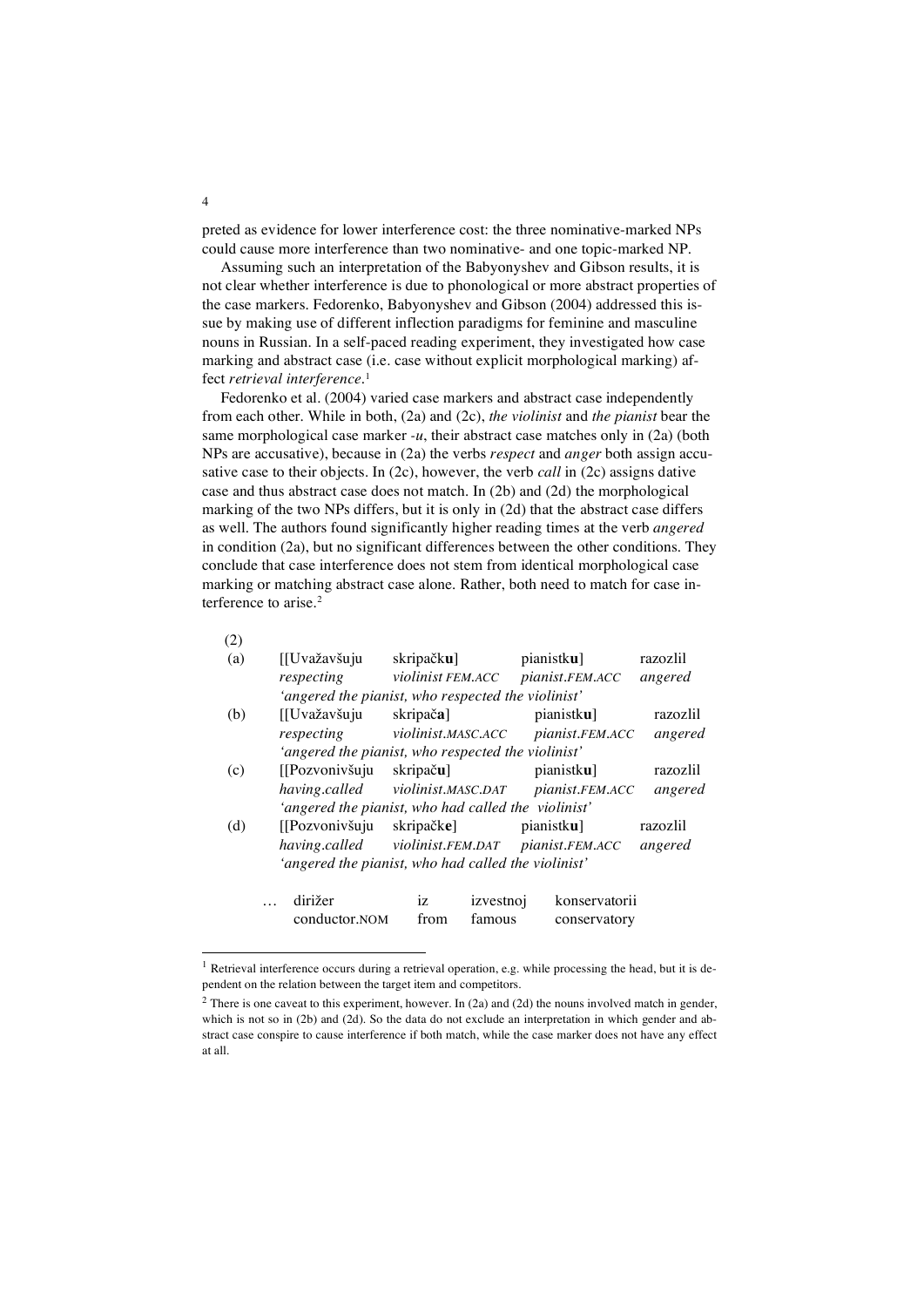| $\ldots$ posle | generalnoj repetitsii. |                 |
|----------------|------------------------|-----------------|
| after          |                        | final rehearsal |

*'After the final rehearsal, the conductor from a famous conservatory angered the pianist, who respected/had called the violinist.'*

Other evidence suggests that interference arises due to *retrieval cues* that drive integration processes. In a self-paced reading study, Van Dyke and McElree (2006) presented object clefts like (3) with and without a preceding memory load (Load and No-Load). In the Load conditions, participants had to memorize a list of three proper nouns before reading the sentence. Critically, all nouns were potential objects of *fixed* in (3b), but not of *sailed* in (3a). In the Load conditions they found a significant slowdown in (3b) as compared to (3a), but not in the No-Load conditions. Consistent with the idea of retrieval interference, the slowdown occurred at the verbs *fixed* and *sailed* respectively.

(3)

(a) It was the boat that the guy who lived by the sea *sailed* in two sunny days.

(b) It was the boat that the guy who lived by the sea *fixed* in two sunny days.

On these grounds Van Dyke and McElree argue that similarity-based interference (SBI) arises as a consequence of cue-based retrieval operations needed for retrieving dependent NPs from WM in order to combine them with the verb. When the clefted object is retrieved at the verb *fixed* or *sailed* in (3), one of the cues will be its 'fixabiliy' or 'sailability'. They claim that the better the cues match the object *boat* in memory, the higher its probability of being retrieved. But in addition, the better the cues match the competitors from the memory list, the higher their retrieval probability. Higher retrieval probability for the competitors means lower retrieval probability for the target. Thus, the stronger the competitors for *boat,* the less likely it is to be retrieved. Since the items in the memory list are more plausible objects for *fixed* than for *sailed*, they share more of the targets features required by the retrieval cues in (3b). Thus, *cue-overload* makes them stronger competitors for *boat* in (3b) than in (3a) – and the probability of retrieving a wrong item is higher for *fixed*. Hence the slowdown in (3b) given a memory load.

How can the Van Dyke and McElree interference model explain the Gordon et al and Fedorenko et al results? It seems that it cannot. Consider Gordon and colleagues' findings again. The influence of NP type in (1) (repeated in (4)) cannot be mediated by a cue-overload: verbs do not in general subcategorize for the type of referential expression of their arguments. But even if they did in this case - a **match** in referential properties of two NPs seems to be impossible to subcategorize for, because a match does not help in identifying a single object, it is rather a relation between two objects. Therefore, it appears that the Van Dyke and McElree model cannot explain why Gordon and colleagues find interference effects due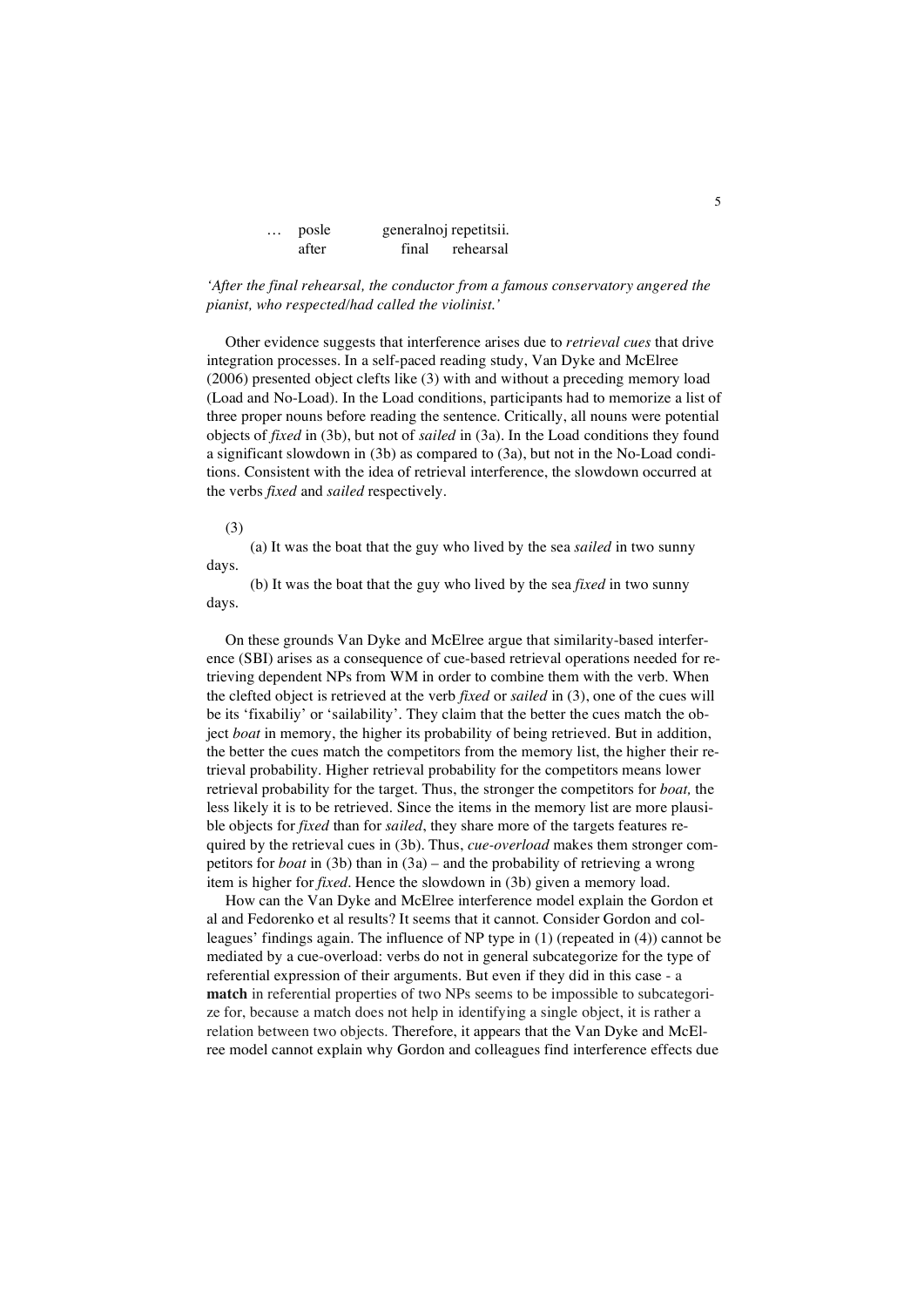to the referential types of NPs.

(4)

(a) It was *the barber/John* that saw *the lawyer/Bill* in the parking lot. (b) It was *the barber/John* that *the lawyer/Bill* saw in the parking lot.

The Van Dyke and McElree model cannot explain Fedorenko and colleagues' findings either: while abstract case in (2) is a very probable candidate for a retrieval cue, the surface form of the case marking seems an unlikely one. Since the effect in (3) does not appear to be reducible to a non-cue-based mechanism, it follows that we are dealing with two distinct kinds of interference.

Moreover, in contrast to Van Dyke and McElree's claims concerning cuebased SBI, recent work (Logacev and Vasishth, in preparation) has demonstrated that non-cue-driven SBI does not rise monotonically with increasing similarity. In an eye tracking study, we presented stimuli such as (5), consisting of a matrix clause with an intervening relative clause. We manipulated both subjects (i.e. *painter* and *sculptor* in (5a)) along two different dimensions: gender and noun type. Gender is overtly marked in German and it could be masculine (*Maler*) or feminine (*Malerin*) in this experiment. For noun type we chose occupations such as *painter, sculptor, policeman, etc.* and nationalities. We were interested in the effect of match and mismatch along one or both these dimensions. In (5) this manipulation is illustrated for the first subject noun phrase. In (5b) both subjects match only in noun type, in (5c) only in gender, in (5a) in both, and in (5d) in none of these features. Importantly, noun type and gender match are variables that cannot be subcategorized for, and therefore any interference effect during retrieval must be non-cue-driven.

(5)

| (a) | Die Malerin<br>the painter.FEM                      | hat<br>Aux  | die Snacks.<br><i>the snacks.</i> | die<br>which | die Bildhauerin<br>the sculptor.FEM | $\cdots$ |
|-----|-----------------------------------------------------|-------------|-----------------------------------|--------------|-------------------------------------|----------|
| (b) | Der Maler<br>the painter.MASC                       | hat<br>Aux  | die Snacks.<br>the snacks,        | die<br>which | die Bildhauerin<br>the sculptor.FEM |          |
| (c) | Die Kroatin<br>the croatian.FEM                     | hat<br>Aux  | die Snacks.<br><i>the snacks.</i> | die<br>which | die Bildhauerin<br>the sculptor.FEM |          |
| (d) | Der Kroate<br><i>the croatian.MASC</i>              | hat<br>Aux  | die Snacks.<br><i>the snacks.</i> | die<br>which | die Bildhauerin<br>the sculptor.FEM |          |
|     | mitbrachte<br>neulich<br>recently<br><i>brought</i> | nur<br>only | widerwillig<br>reluctantly        |              | serviert.<br>served                 |          |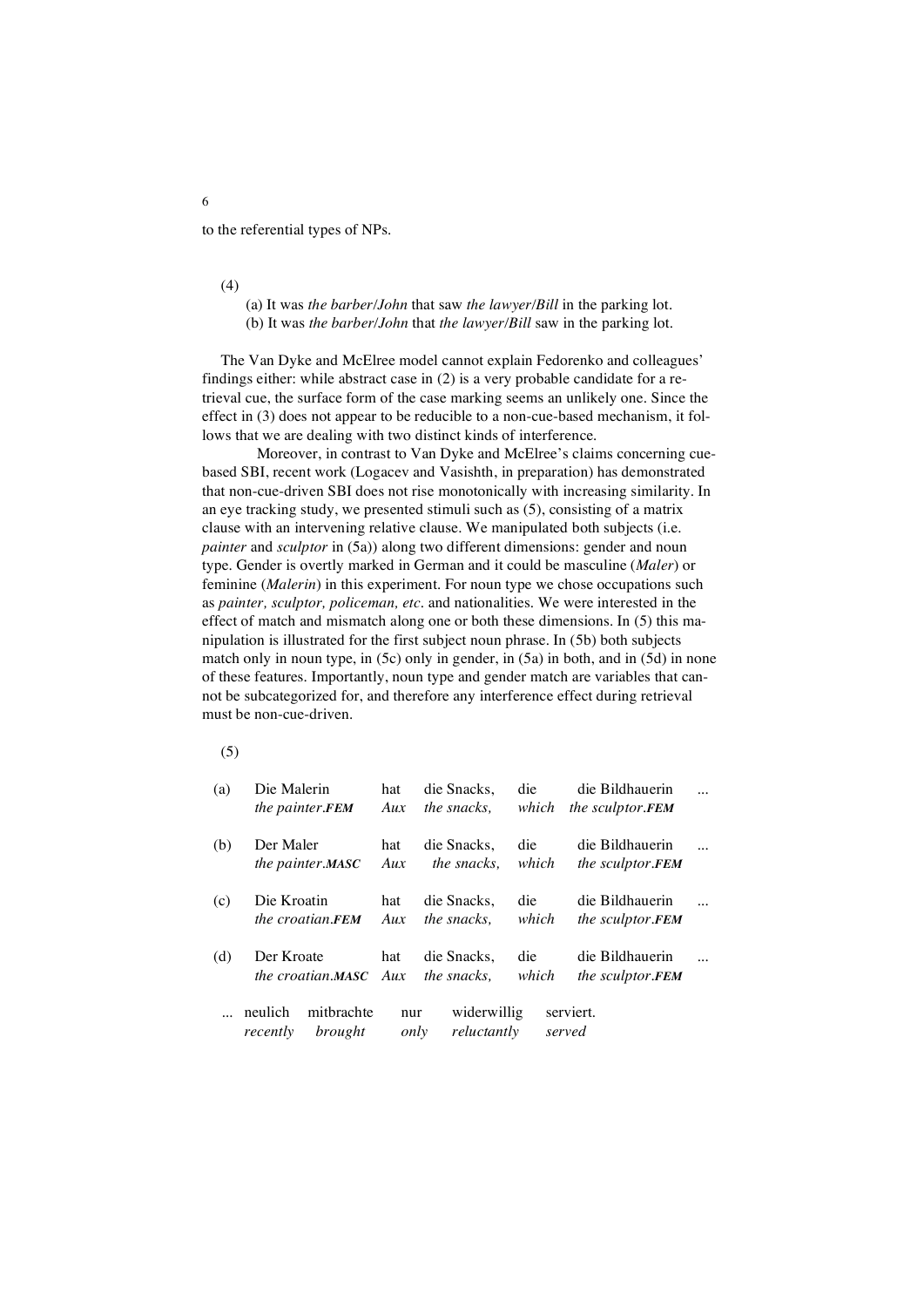### *'The painter/Croatian only reluctantly served the snacks that the sculptor bought recently.'*

Conditions with one matching feature, i.e. (5b,c), were read more slowly at the embedded verb *mitbrachte* than the maximally mismatching condition (5d) and the maximally matching (5a). This means that a match in gender has an adverse effect on processing, but only if the noun type does not match. If the noun type does match, a gender match *facilitates* processing, contrary to the predictions of all current SBI theories. In other words, a noun type match facilitates a gender match, and a noun type mismatch facilitates a gender mismatch during retrieval.

This surprising finding is not limited to language processing. Hommel (1998) showed participants two visual objects (S1 and S2) on a computer screen with a 500ms interval in-between. These were varied in shape and color. For instance, there could be a red 'O' and a green 'X'. Both objects were varied with respect to color, shape and location on the screen. After the second stimulus (S2) was presented, participants had to respond to its shape by pressing a corresponding button (e.g. right for 'X', left for 'O'). Interestingly, the reaction time for this decision was affected by the relationship between the two objects. Reaction time was slower if the shape (respectively color) of S1 was identical in S2, while the colors (respectively shapes) of S1 and S2 were different; but if both shape and color were identical, reaction time was faster. The same type of interaction was present between shape and location repetition as well. (This effect appears to be very reliable, see also Hommel & Colzato 2004; Colzato, Raffonne & Hommel 2006).

Hommel explains these effects by assuming a particular structure of socalled object files, which are are created for every perceived object. To form such an object file, features such as shape, color and location are linked to each other by pairwise bindings. When an object is processed it is encoded in memory and its shape will be bound to its color and also to its location, thereby forming an object file, i.e. the object's representation.

We will define a binding  $B_1$  as *conflicting* with another binding  $B_2$  if one feature is common to both bindings, and  $B_1$  links this feature to another feature  $F_1$ , while  $B_2$  links it to  $F_2$ , and  $F_1$  and  $F_2$  are distinct.<sup>3</sup> Hommel assumes that conflicting bindings are the source of interference effects. For example, if only one feature of stimulus object S1 is present in S2, conflicting bindings will incur higher processing costs. While for a green object 'X', the color feature *green* will be bound to the shape feature *X*, the same color feature would have to be bound to another shape feature for a green 'O'. These bindings would conflict, and therefore interfere. They would not interfere if the two objects presented were a green 'O' and a red 'X'. In this case the objects would not share any (experimentally relevant) fea-

<sup>&</sup>lt;sup>3</sup> We will furthermore assume throughout this paper, that  $B_1$  and  $B_2$  will conflict only if  $F_1$  and  $F_2$  are of the same type, e.g. case, gender, etc. This is only for expository reasons. Untyped bindings make the same predictions.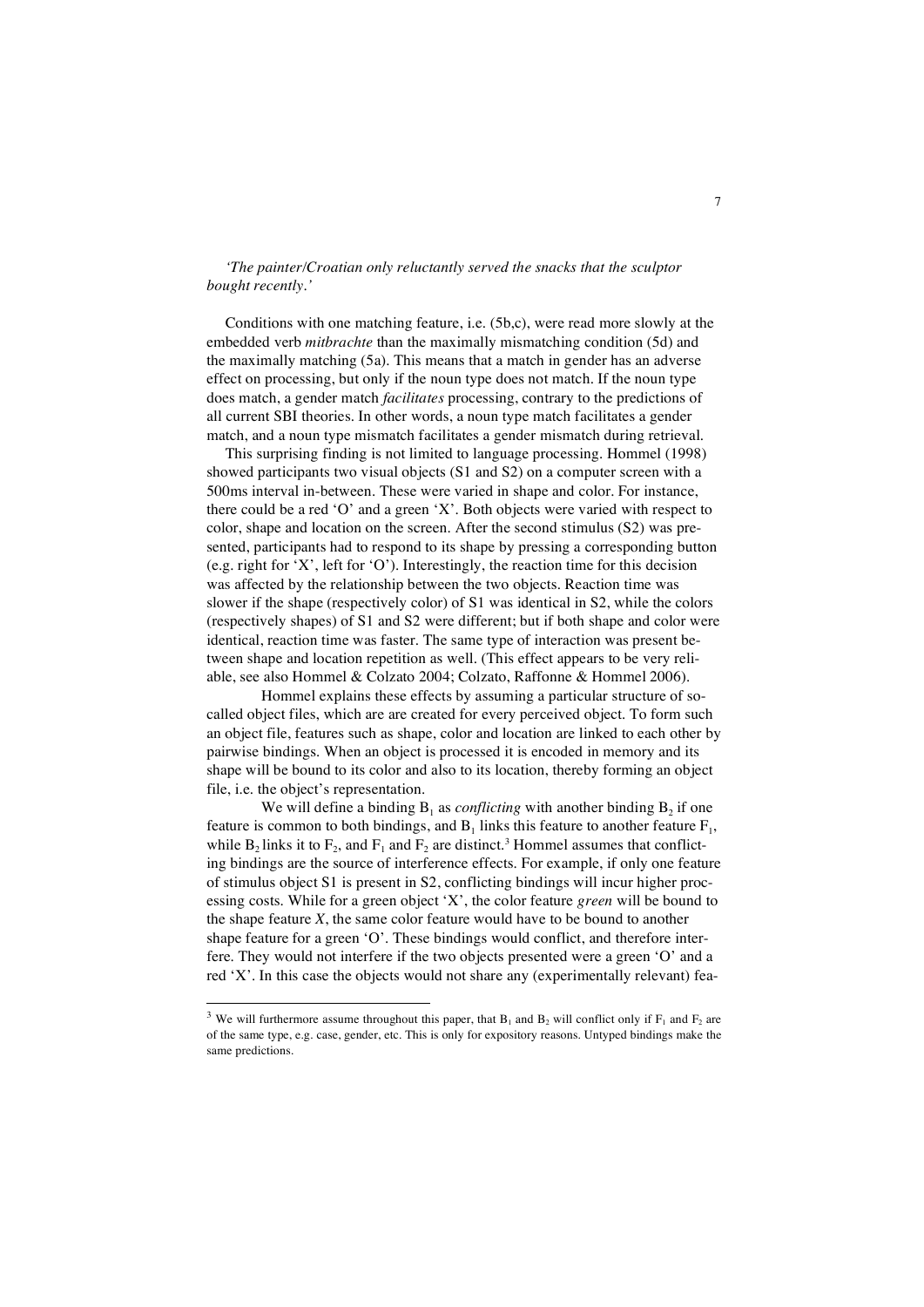tures, and thus no feature would be involved in two conflicting bindings. This sort of encoding seems not to be domain-specific (e.g. Hommel, 1998).

Our explanation for the surprising interaction in (5) runs along the same lines. We assume that linguistic objects consist of features linked to each other by pairwise bindings, just like in object files. Every object is represented by the totality of its bindings, i.e. links between its features. The source of interference in retrieval are not just the features shared by other objects, it is rather the conflicting bindings which are part of those objects.

Let us revisit the findings in (5) in light of this architecture. Figure 9.1a schematically depicts the bindings involved in representing the NPs in (5a). We focus only on features related to noun type and gender. The representation of [*the sculptorFEM*], marked as NP1 in the figure, involves bindings between the feature bundle associated with occupations and the feature (or feature bundle) associated with feminine gender. [the painter<sub>FEM</sub>], marked as NP2, involves the very same bindings. Since they are identical, there is no conflict present. In Figure 9.1b, on the other hand, [*the painterMASC*] has a binding between occupation and masculine gender. Since both sets of bindings involve occupation, but link it to different genders, they are conflicting in (5b). This conflict leads to processing difficulty. The explanation for the reverse effect in  $(5c,d)$ , i.e. facilitated processing of a gender mismatch if the noun type is different, is that in (5c) [Figure 9.1c] the same gender is bound to nationality and occupations, while in (5d) [Figure 9.1d] each noun type is associated with a different gender, so there is no conflict in (5d).

- **–––––** Insert Figure 9.1a about here. **–––––**
- **–––––** Insert Figure 9.1b about here. **–––––**
- **–––––** Insert Figure 9.1c about here. **–––––**
- **–––––** Insert Figure 9.1d about here. **–––––**

Overall, there seems to be evidence for two mechanisms known under the name SBI, cue-based (Van Dyke and colleagues) and non-cue-based (Gordon and colleagues and Fedorenko and colleagues). Since the latter stems from conflicting bindings interfering during retrieval and exhibits a slightly different pattern than SBI in the sense of Van Dyke and McElree (2006), *conflicting bindings retrieval interference* (CBRI) might be a more appropriate term for non-cue-based interference. This kind of interference probably reflects difficulty in activating (i.e. retrieving) an item in content-addressable memory.

But how can CBRI account for Gordon et al.'s and Fedorenko et al.'s results? Let us assume, for the sake of simplicity, that the strength of interference depends on the sum of conflicting bindings involved in the representation of the target item and its competitor and that both objects have the same number of features. Most of the time, when an object is retrieved there will be some conflicting bindings. The observed slowdown in processing is due to a relative difference in the number of such bindings between two conditions. If in one condition there are more conflicting bindings than in another, an interference effect arises. Since all features are linked to each other by pair-wise bindings, the feature bundle manipu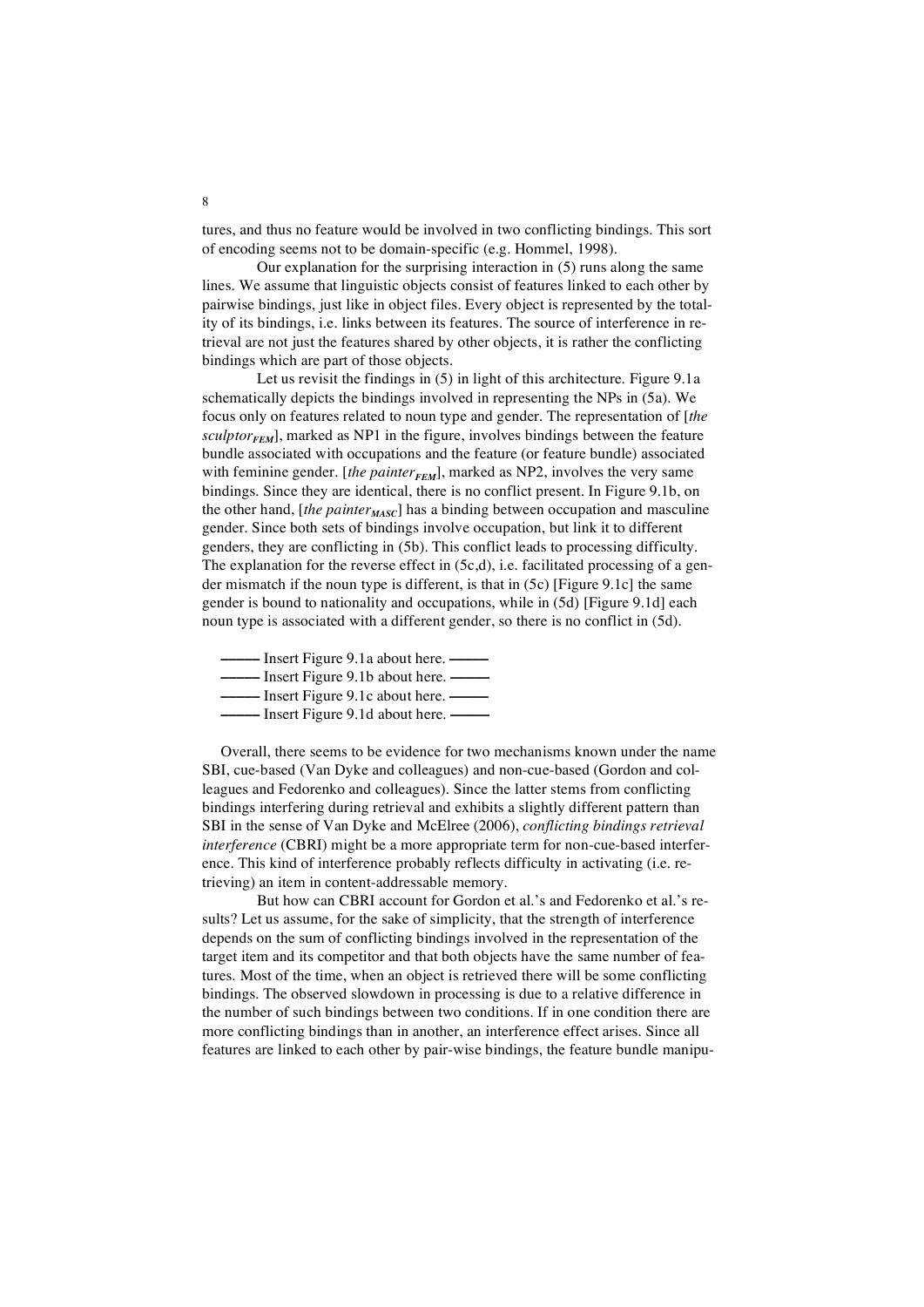lated in the experiment will be linked to all other features in the object. Thus, if both objects match in this feature, all its links to other matching features will be non-conflicting, while all its links to mismatching features will conflict. If it mismatches, the opposite is true: each link to a matching feature will be a conflicting one, whereas each link to a mismatching feature will be non-conflicting. 4

The amount of additional interference caused by an additional matching feature will depend on the difference between mismatching and matching features excluding the ones subject to the experimental manipulation, i.e. the amount of dissimilarity not affected by the experimental manipulation. If there are more mismatching features than matching ones, an increase in similarity will turn more non-conflicting bindings into conflicting ones than vice versa. The net effect will be an increase in the number of conflicts, yielding interference. If, however, there are more matching features than mismatching ones, interference will decrease.

Roughly speaking, interference occurs whenever the similarity of two dissimilar objects is increased. 5

The critical manipulation in the Gordon et al. experiment in (1) was the noun phase type. It is not implausible to assume that the similarity of the noun phrases used, excluding features affected by the experimental manipulation, is not very high, given that the nouns were not necessarily related and referred to completely distinct discourse referents. Additionally, the effect was most pronounced in objects clefts, in which one NP was a subject and the other one was the object.

As for the Fedorenko et al. experiment (example (2)), the manipulation was somewhat more complex. Three features of the noun phrase were manipulated: the case marker, the abstract case, and the gender of the first noun phrase. Although the last feature was not an experimental factor, it had to be changed to switch the inflectional class and thus dissociate case marking from abstract case. The only condition suffering interference was (2a) in which the target and the competitor shared all three of them. Again, the two nouns had distinct discourse referents, and while the first one was the patient or theme of the participle (first verb), the second one was its agent.

 <sup>4</sup> More formally, if two objects have *<sup>n</sup>* and all features belonging to an object are bound to each other every feature will be bound to *(n-1)* others. Since bindings are bidirectional, both objects will consist of *((n–1) + (n–2)+…+2+1)* bindings each. If they match in *k* features, each object will contain *k*∗*(n–k)* conflicts, because only bindings from matching to mismatching features are conflicting, and every object contains *k* of the former and  $(n-k)$  of the latter. If we increase similarity by making *q* more features match, the number of conflicts will be  $(k + q) * (n-(k+q))$ . An interference effect due to additional similarity corresponds to  $k*(n-k) < (k+q)*(n-(k+q))$ . One can easily show that this is the case iff  $k < n/2$ . Thus one can formally demonstrate that for low levels of similarity, CBRI predicts an interference effect if the objects are made more similar, while for high levels of similarity it predicts the opposite.

<sup>&</sup>lt;sup>5</sup> Admittedly, the exact differences between the numbers of matching and mismatching features for any two objects may appear to be a free parameter in the CBRI theory. They are, however, not completely unconstrained. Although precise quantitative predictions of CBRI rely on the objects' similarity at least on an interval scale, we can still derive qualitative predictions from similarity rankings on an ordinal scale, available from uncontroversial intuitions and possibly similarity rating studies.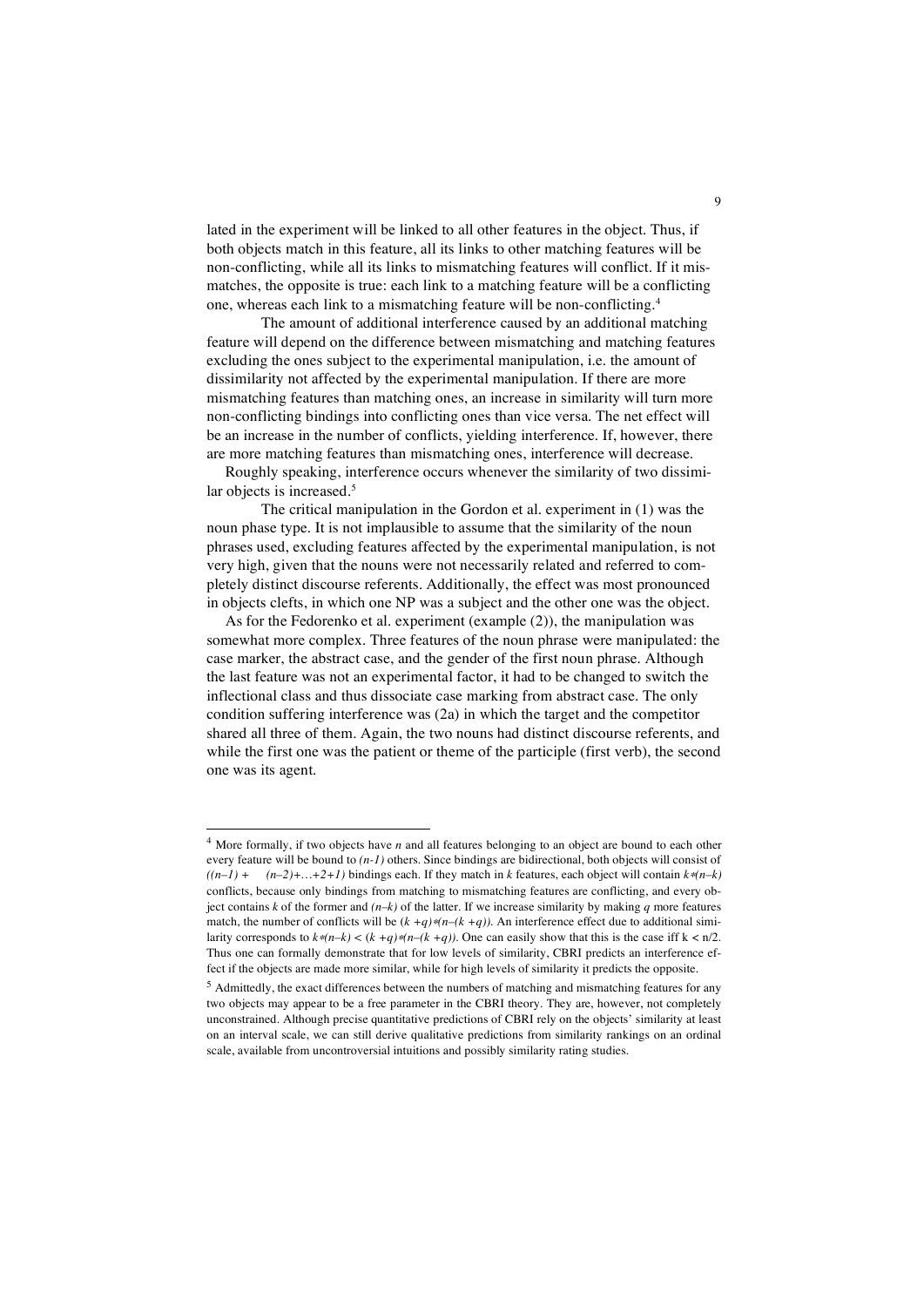Under the assumption that in both experiments the number of mismatching noun phrase features outweighed the number of matching ones, CBRI predicts an interference effect, thereby accounting for non-cue-based interference.

Critically, however, if the noun phrases involved exceed a certain level of similarity, we should observe the reverse effect. An increase in similarity should not slow down, but rather speed up processing. It is this property of CBRI, which makes it able to account for a phenomenon called *case matching*, which we discuss in the next section.

### **9.3 Case matching**

Case attraction, first discussed by Bader (1994), also known as case matching can be roughly characterized as the facilitation of sentences in which two coreferent NPs bear the same case. It was demonstrated in self-paced reading (Schlesewsky, 1996; Fanselow et al., 1999) and speeded acceptability judgment tasks (e.g. Bader and Meng, 1999).

For example, the noun *Opernsängerinnen* in (6) is locally ambiguous with respect to case. Morphologically, it can be nominative, accusative or dative, but the presence of the nominative NP *der Tenor* excludes the nominative reading. *Opernsängerinnen* is disambiguated by the verb *begrüßen*, which requires an accusative object. But disambiguation takes place only after the adjunct clause (in bold), which contains the pronoun coreferent with *Opernsängerinnen.* In (6a) it is the accusative pronoun *sie* and in (6b) the dative pronoun *ihnen*. Schlesewsky (1996; cf. also Fanselow et al. 1999) demonstrated that disambiguation of *Opernsängerinnen* towards accusative case is harder if the coreferent dative pronoun *ihnen* (6b) (rather than the accusative pronoun *sie, (6a*)) intervenes between *Opernsängerinnen* and the verb *begrüßen*. In a self-paced reading task this was reflected in higher reading times at the disambiguating region (*begrüßen sollte*). Thus, sentences like (6a) with an accusative pronoun were easier to process than (6b). For disambiguation towards dative, the reverse was true – a dative pronoun facilitated processing. Apparently, processing is easier if the case of the pronoun matches that of its antecedent.

(6)

|     | Der Tenor<br>The tenor.NOM | behauptet,<br>claims | dass<br>that                       | one |                        | man Opernsängerinnen,<br>opera singers.ACC                               | $\ldots$         |           |
|-----|----------------------------|----------------------|------------------------------------|-----|------------------------|--------------------------------------------------------------------------|------------------|-----------|
| (a) | obwohl<br>although         | man<br><i>one</i>    | sie<br>them.ACC                    |     | erkennt,<br>recognizes | begrüßen<br>greet                                                        | sollte<br>should | $\ddotsc$ |
| (b) | obwohl<br>although         | man<br>one           | ihnen<br><i>them.DAT mistrusts</i> |     | misstraut,             | begrüßen<br>greet                                                        | sollte<br>should |           |
|     | .                          |                      |                                    |     |                        | 'The tenor claims that one should greet opera singers, although one rec- |                  |           |

*ognizes/mistrusts them.'*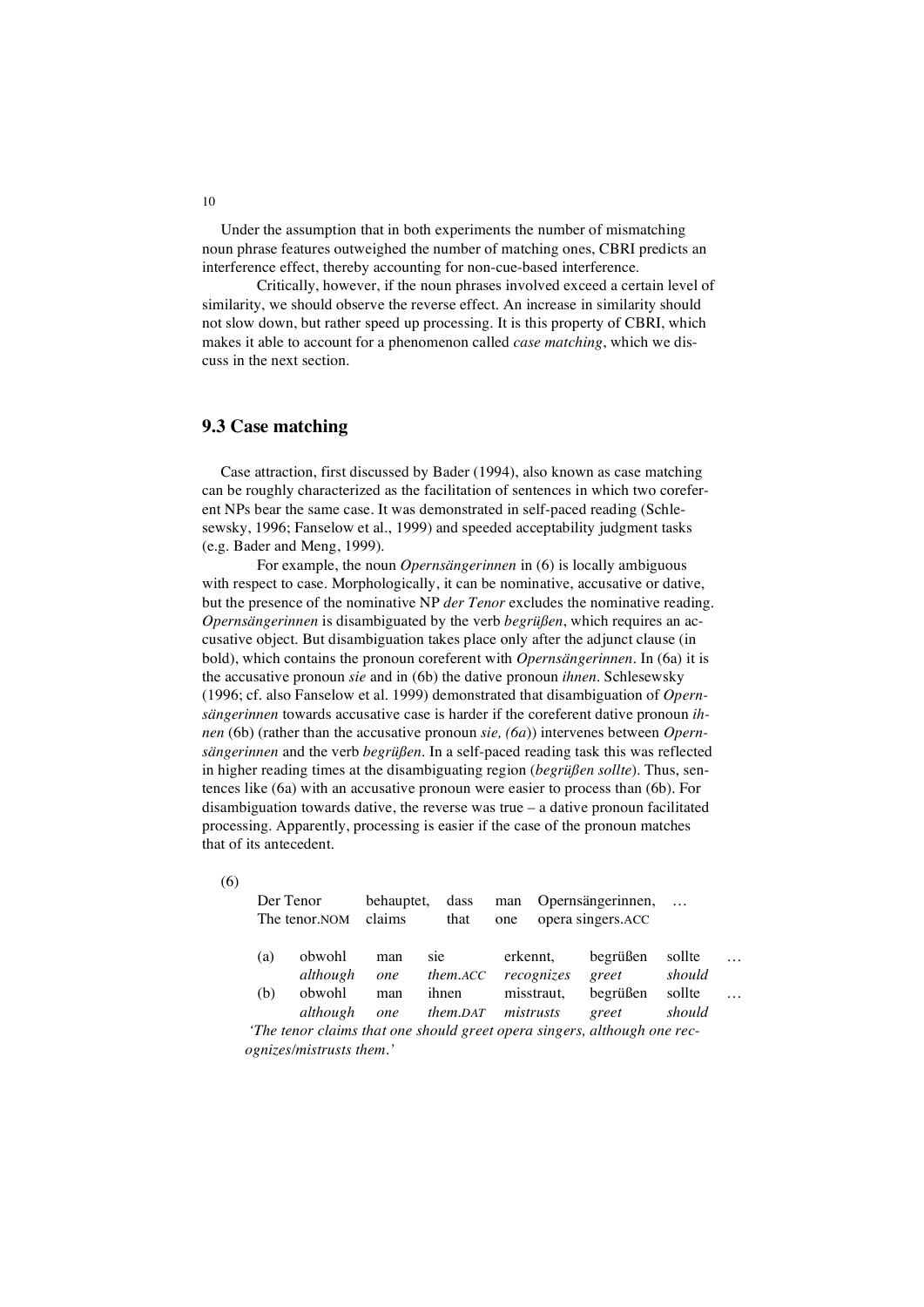The same effect held true for sentences such as (7), involving a restrictive relative clause instead of a parenthetic insertion.

|     | Der Tenor        | behauptet, | dass                    | man               | Opernsängerinnen,  | $\cdots$ |
|-----|------------------|------------|-------------------------|-------------------|--------------------|----------|
|     | The tenor.NOM    | claims     | that                    | one               | opera singerss.ACC |          |
| (a) | die<br>who.ACC   | man<br>one | erkennt,<br>recognizes  | begrüßen<br>greet | sollte<br>should   |          |
| (b) | denen<br>who.DAT | man<br>one | misstraut,<br>mistrusts | begrüßen<br>greet | sollte<br>should   |          |

*'The tenor claims that one should greet opera singers, who one recognizes/mistrusts.'*

This phenomenon seems quite unexpected, given the reverse pattern in the findings of Babyonyshev and Gibson (1999) and Fedorenko et al. (2004). In their experiments, identical case marking did not facilitate but rather hindered processing. And thus it appears that coreference between the two NPs involved is a necessary precondition for case matching. And in fact, Fanselow et al. (1999) present evidence that this effect disappears if *sie/ihnen* is replaced by a second- or first person pronoun, thereby excluding coreference.

All interpretations of the case-matching effect involve the assumption that the unambiguous pronoun somehow affects the representation of the ambiguous NP such that it ends up having the same case as the pronoun before it is reanalyzed. According to Schlesewsky (1996), case matching is caused by the parser's tendency to unify as many features of coreferent NPs as possible, which serves as a disambiguation strategy; let us refer to this as the unification account. Fanselow et al. (1999) explain it by means of a grammatically motivated OT-constraint AGRCASE, which requires coreferent NPs to agree in case. Thus of the two readings of *Opernsängerinnen* the parser will adopt the one conforming to AGRCASE, leading to reanalysis effects at *begrüßen* in (6b) and (7b).

Bader and Meng (1999; cf. also Bader, Meng and Bayer, 2000; Bayer, Bader and Meng 2001) on the other hand relate case matching to number attraction. In their account, the head noun of an NP which does not bear a marked case may attract the case feature of a relative pronoun that it c-commands. According to them, both nominative and accusative are unmarked cases in German, while dative is marked. Critically, the attractor noun does not need to be ambiguous in order to attract a marked case feature – bearing an unmarked case is sufficient (Bader and Meng, 1999). In fact, ambiguous NPs in German are always compatible with unmarked case. Thus, under Bader and colleagues' view, case matching is expected to occur only in certain syntactic configurations in which an antecedent compatible with unmarked case precedes and c-commands a (relative) pronoun bearing a syntactically marked case.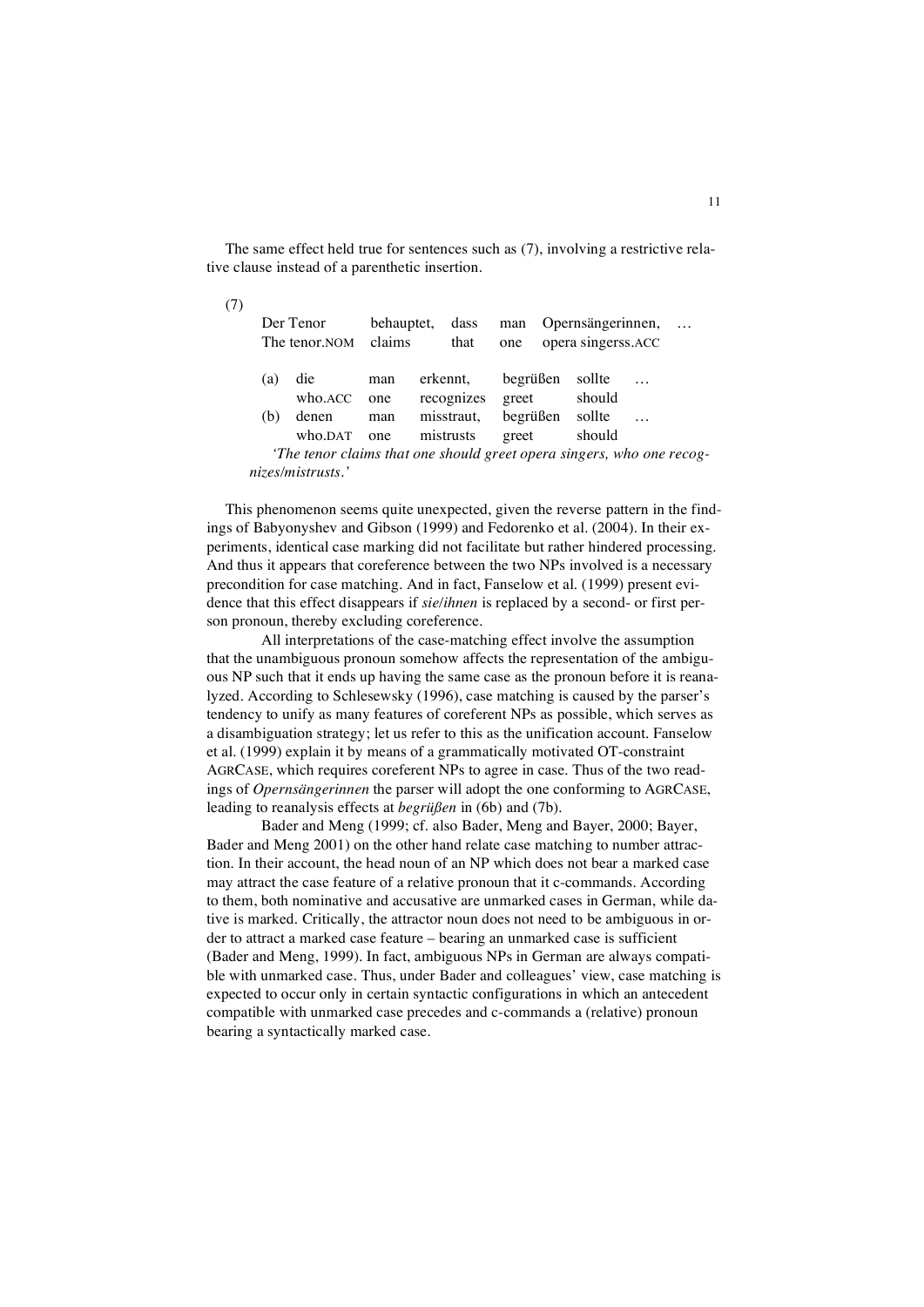Critically, if percolation occurs only in an upward direction, attraction of marked case does not predict case matching to occur in the configuration in (8) and (9). In (8), *[die Frau]*, which is assigned accusative case by the verb *überrascht*, serves as an antecedent for the next word, the locally ambiguous relative pronoun *die*. The relative pronoun's syntactic function is disambiguated only at the auxiliary *hat/haben* via number agreement. When the auxiliary is the singularmarked *hat* (in (8a)) the relative pronoun is disambiguated as the nominative subject; when the auxiliary is the plural-marked *haben* (in (8b)), the relative pronoun is disambiguated as the accusative object (the subject is now *[die Männer]*).

|     | Der Soldat<br>The soldier.NOM | überrascht<br>surprises                 | die Frau,<br>$\cdots$<br>the woman.ACC                                                                                                       |                    |                   |          |
|-----|-------------------------------|-----------------------------------------|----------------------------------------------------------------------------------------------------------------------------------------------|--------------------|-------------------|----------|
| (a) | die                           | glücklicherweise<br>who.NOM/ACC luckily | die Männer<br>the men.ACC/NOM                                                                                                                | besucht<br>visited | hat.<br>AUX.SG    | $\cdots$ |
| (b) | die<br>who.ACC/NOM            | glücklicherweise<br>luckily             | die Männer<br>the men.NOM/ACC                                                                                                                | besucht<br>visited | haben.<br>AIX.PI. |          |
|     |                               |                                         | 'The soldier surprises the woman who, luckily, has visited the men./<br>The soldier surprises the woman who, luckily, the men have visited.' |                    |                   |          |

#### (9)

(8)

|     | this is the woman. NOM |                                       |                       |                |               |
|-----|------------------------|---------------------------------------|-----------------------|----------------|---------------|
|     |                        | (a) die glücklicherweise die Männer   | besucht hat.          |                | $\cdots$      |
|     | who.NOM/ACC luckily    | the men.ACC/NOM                       | <i>visited</i> AUX.SG |                |               |
| (b) | die glücklicherweise   | die Männer                            |                       | besucht haben. | $\cdot \cdot$ |
|     | who.ACC/NOM luckily    | <i>the men.NOM/ACC</i> visited AUX.PL |                       |                |               |

*'That's the woman who, luckily, has visited the men./ That's the woman who, luckily, the men have visited.'*

Das ist die Frau, ...<br>this is the woman NOM

Example (9) differs only in the case assigned to *[die Frau]*; here the copula assigns nominative case. The relative clauses are identical to the ones in (8). In (9), there should be no attraction of marked case, as assumed by Bader and colleagues'. That is because dative case is not involved in this construction and thus no marked case can be attracted.

However, Schlesewsky (1996, also reported in Fanselow et al., 1999) showed that the processing time for the auxiliary depends on the case match between the relative pronoun and its antecedent. If it does match, like in (8b) and (9a), processing is easier than in the non-matching counterpart. Thus the disambiguating auxiliary was read more slowly in (8a) than in (8b), while (9a) was read faster than (9b). In other words, the case marking percolates downwards from *die Frau* to the relative pronoun *die*, which is incompatible with the Bader et al. account because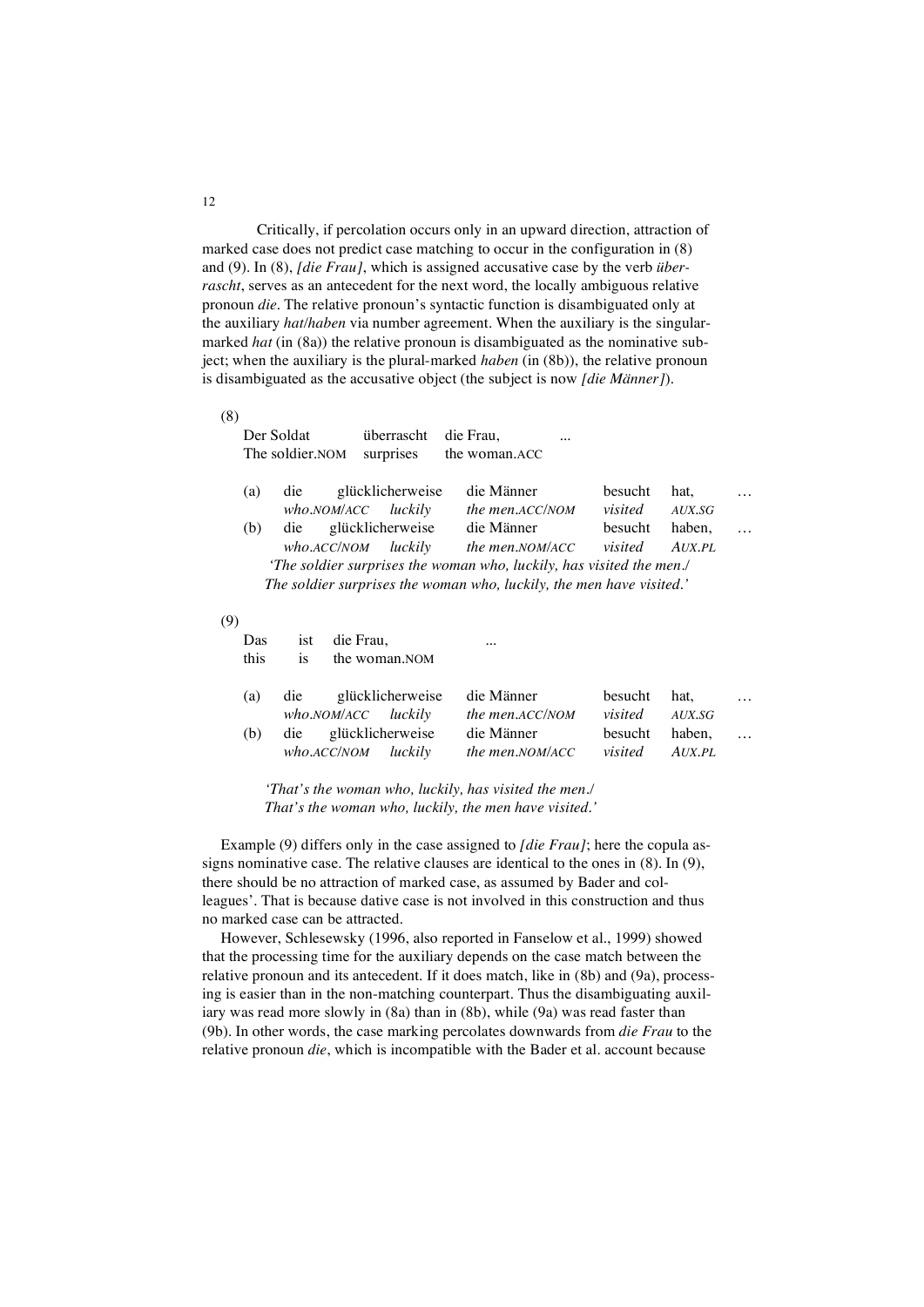(a) no marked case is involved and (b) attraction only supposed to happen in upward direction, but here *[die Frau]* c-commands the relative pronoun that it biases. It follows that case matching does not depend on any particular linearization of pronoun and antecedent, which favors the unification account over case attraction.

# **9.4 Case matching and conflicting bindings**

But how does case matching relate to conflicting bindings? Let us recall the effect of CBRI: Similarities of dissimilar objects and dissimilarities of similar objects have an adverse effect on the retrieval latency. Coreferent NPs can be considered very similar by virtue of sharing the same discourse referent. Obviously, they may differ in syntactic and lexical properties (as they do in (6-9)), but they are as close to identity as possible for two different objects. Therefore the slowdown in processing due to mismatching case is not unexpected, given that dissimilarities of similar objects make retrieval harder.

If CBRI is the mechanism underlying case matching, we would expect the same effect even without coreference as long as we allow for enough similarity between the NPs. Importantly, Fanselow et al. (1999) as well as Schlesewsky (1996) would not predict such an effect, since both accounts rely on an anaphoric relationship between the NPs involved.

To test the opposing predictions of CBRI and the unification account, we conducted experiments 1a and 1b. We used a partitive construction referring to a proper subset of its antecedent. We used stimuli like (10) which contained a case ambiguous conjunctive NP *Leo and Tim (=NP1)* followed by a concessive clause (*,obwohl …,*) containing the partitive construction *one of them (=NP2)*. In a factorial design the case of NP1 was crossed with the case of NP2, and the case of the former was not resolved until the second verb (*grüßen*, which assigns dative case to its object*;* and *glauben,* which assigns accusative case). If CBRI is the explanation for case matching, then (10c) should be harder to process than (10a) and (10b) harder than (10d). The processing difficulty should occur at the second verb, because it is here that the ambiguous NP is disambiguated/retrieved.

Additionally, this design allowed us to directly contrast the predictions from CBRI with predictions of coreference-based accounts. Although the partitive construction *einen/einem von ihnen* varied in case, it always contained the pronoun *ihnen*, bearing dative case. Thus, if case matching phenomena are driven by coreference, we would expect the ambiguous NP to be biased towards dative in all conditions. This should lead to a processing difficulty if the ambiguity is resolved to accusative – thereby making conditions (10a,c) harder to process than (10b,d).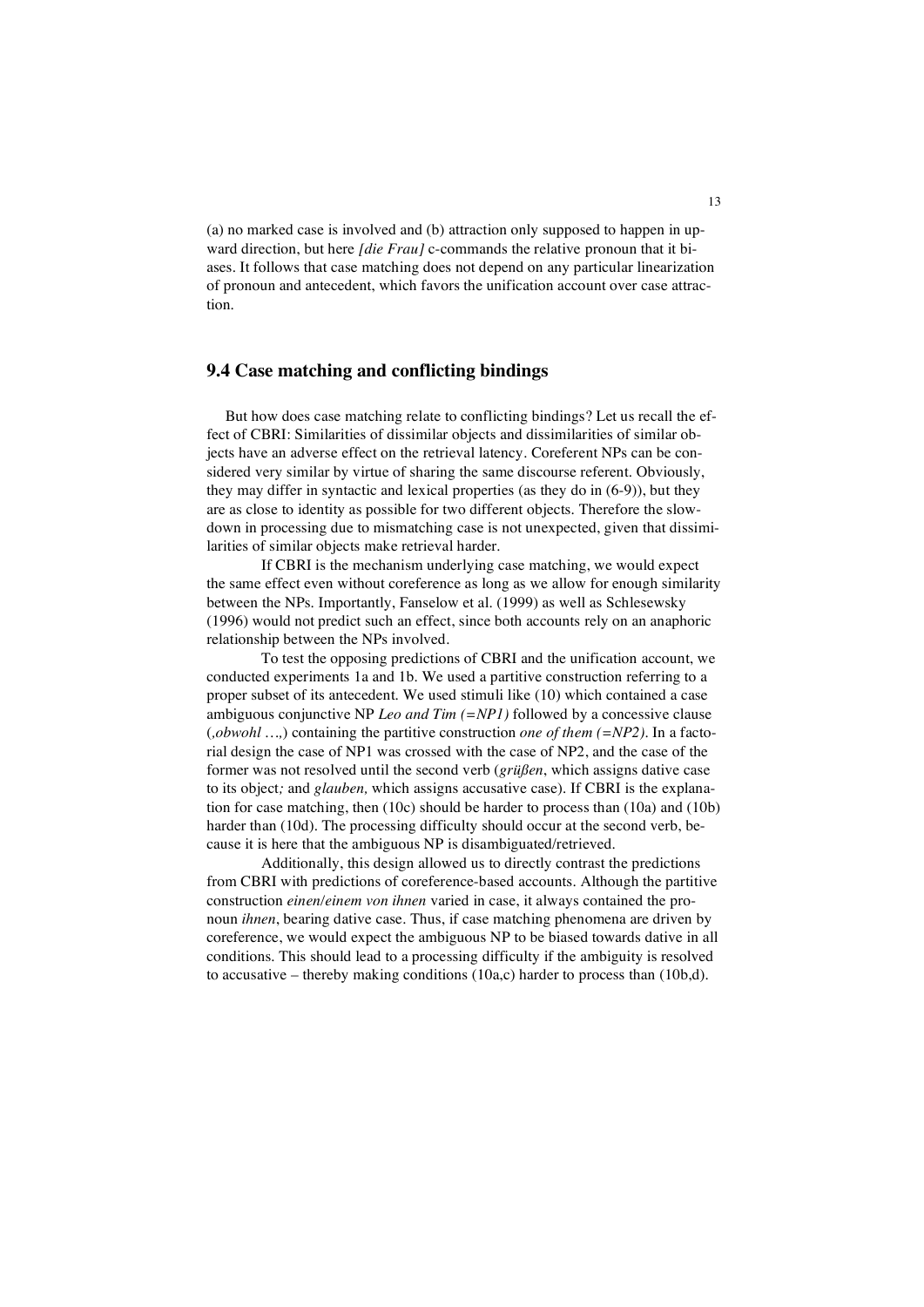| (a) | Dass<br>that    | er [Leo und Tim] $_{\rm i}$<br>he Leo and Tim<br>ACC/DAT | obwohl<br>although he | er | one<br><b>ACC</b>            | of | them<br>DAT                                                            | [einen [von ihnen]] verabscheut,<br>despises | grüßen<br>greet<br>$\int$ ACC]       | sollte<br>should |  |
|-----|-----------------|----------------------------------------------------------|-----------------------|----|------------------------------|----|------------------------------------------------------------------------|----------------------------------------------|--------------------------------------|------------------|--|
| (b) | Dass<br>that    | er [Leo und Tim],<br>he Leo and Tim<br>ACC/DAT           | obwohl<br>although he | er | [einen]<br>one<br><b>ACC</b> | of | $[von \quad linear_i]$<br>them<br>DAT                                  | verabscheut,<br>despises                     | glauben<br>believe<br>$\int$ DAT]    | sollte<br>should |  |
| (c) | Dass<br>that    | er [Leo und Tim],<br>he Leo and Tim<br>ACC/DAT           | obwohl<br>although he | er | one<br>DAT                   | of | $[$ einem $[$ von ihnen $_1]$ ]<br>them<br>DAT                         | misstraut,<br>mistrusts                      | grüßen<br>greet should<br>$\int$ ACC | sollte           |  |
| (d) | Dass<br>that    | er [Leo und Tim],<br>he Leo and Tim<br>ACC/DAT           | obwohl<br>although he | er | one<br>DAT                   | οf | $\lceil$ einem $\lceil$ von ihnen <sub>i</sub> $\rceil$<br>them<br>DAT | misstraut, glauben<br>mistrusts              | greet<br>$\int$ DAT]                 | sollte<br>should |  |
|     | glaubt<br>think | Sebastian<br>Sebastian<br>not                            | nicht.                |    |                              |    |                                                                        |                                              |                                      |                  |  |

*'Sebastian does not think, that he should greet/believe Tim and Leo, although he despises/mistrusts one of them.'*

Importantly, CBRI's predictions rely on the assumption that the memory representation of morphologically ambiguous NPs consists of several distinct objects (*chunks*) and disambiguation involves retrieving the correct one. In principle, the parser could apply some sort of heuristic in order to tentatively resolve an ambiguity (cf. e.g. Bader et al 2000, Hopf et al 2003 inter alia). In this case the ambiguous NP would be represented by one chunk, which should suffer CBRI from a pronoun of a different case. Consequently, there should be a main effect of the first verb's (V1) case, but no case matching effect. Another possibility is to represent an ambiguous NP by means of one chunk with an underspecified case feature – but again no case matching effect is to be expected, because since it is always the same chunk being retrieved, it should always suffer the same amount of interference, independent of the case it is finally disambiguated towards. So the CBRI account is not compatible with a single-chunk representation of ambiguous NPs, it requires case ambiguities to be represented by several chunks corresponding to their respective possibilities for disambiguation. Thus, evidence in favor of similarity as the driving force behind case matching would also constitute evidence in favor of a parallel representation of (some) ambiguities.

To recapitulate, a CBRI-based account of case matching predicts processing difficulty when the case of the ambiguous NP turns out to bear a different case than the partitive construction. Hence (10b,c) should be read more slowly than

14

(10)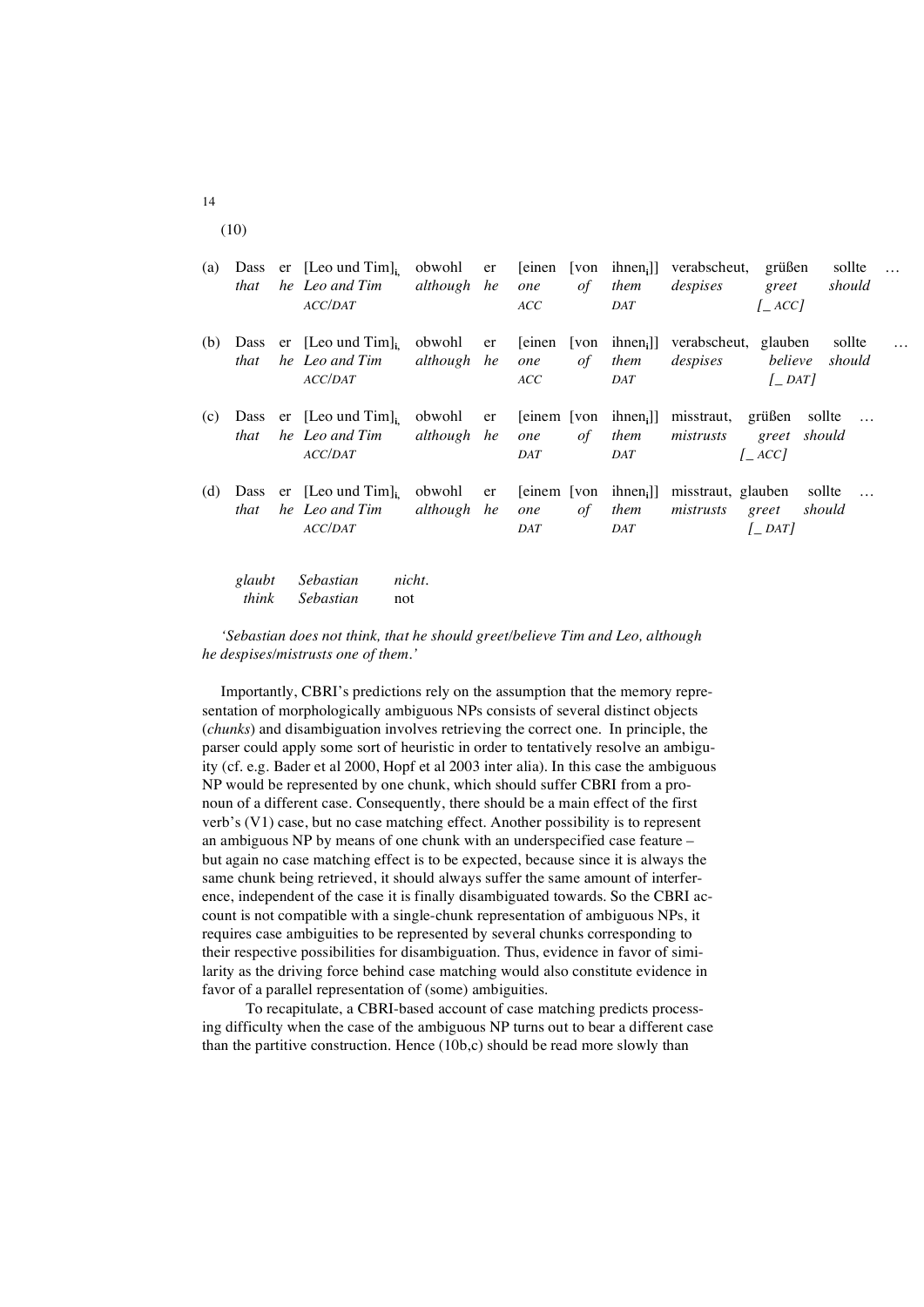(10a,d). Accounts based on coreference, on the other hand, predict a slowdown when the ambiguous NP is resolved towards accusative, since the coreferent pronoun, which is part of the partitive construction is marked as dative. In this case (10a,c) should be read slower than (10d,b).

In order to test these predictions we conducted an eye-tracking experiment as well as an additional self-paced reading experiment and a plausibility rating study. 6

# *9.4.1 Experiment 1a (eye-tracking)*

#### **Participants**

Fifty-six undergraduate students from University of Potsdam participated in exchange for course credit or a payment of  $7 \in$ .

### **Procedure**

Both filler and target materials were presented as whole texts on a single line. Participants were seated 55 cm from a 17" color monitor with 1024x768 pixel resolution. They were asked to sit comfortably in front of an IView-X eye-tracker (SensoMotoric Instruments) running at 240 Hz sampling rate, 0.025 degree tracking resolution, < 0.5 degree gaze position accuracy. They were asked to place their head in a frame and to position their chin on a chin-rest for stability. Viewing was binocular, but only the participant's right eye was tracked. Participants were asked to avoid large head movements throughout the experiment. The presentation of the materials and the recording of responses was controlled by two PCs running proprietary software. Each participant was randomly assigned one of four pseudorandomized sentence lists.

At the start of the experiment the experimenter performed a standard calibration procedure, which involved participants looking at a grid of thirteen fixation targets in random succession in order to validate their gazes. Calibration and validation were repeated after every 10-15 trials throughout the experiment, or if the experimenter noticed that measurement accuracy was poor (e.g., after large head movements or a change in the participant's posture). Participants had the op-

 <sup>6</sup> The self-paced reading method was used to ensure comparability of our results with the results obtained by Schlesewsky (1996) and Fanselow et al. (1999). The plausibility rating study on the other hand, served to exclude potential systematic differences in plausibility caused by the fact that the proposition of the sentence was not constant across conditions.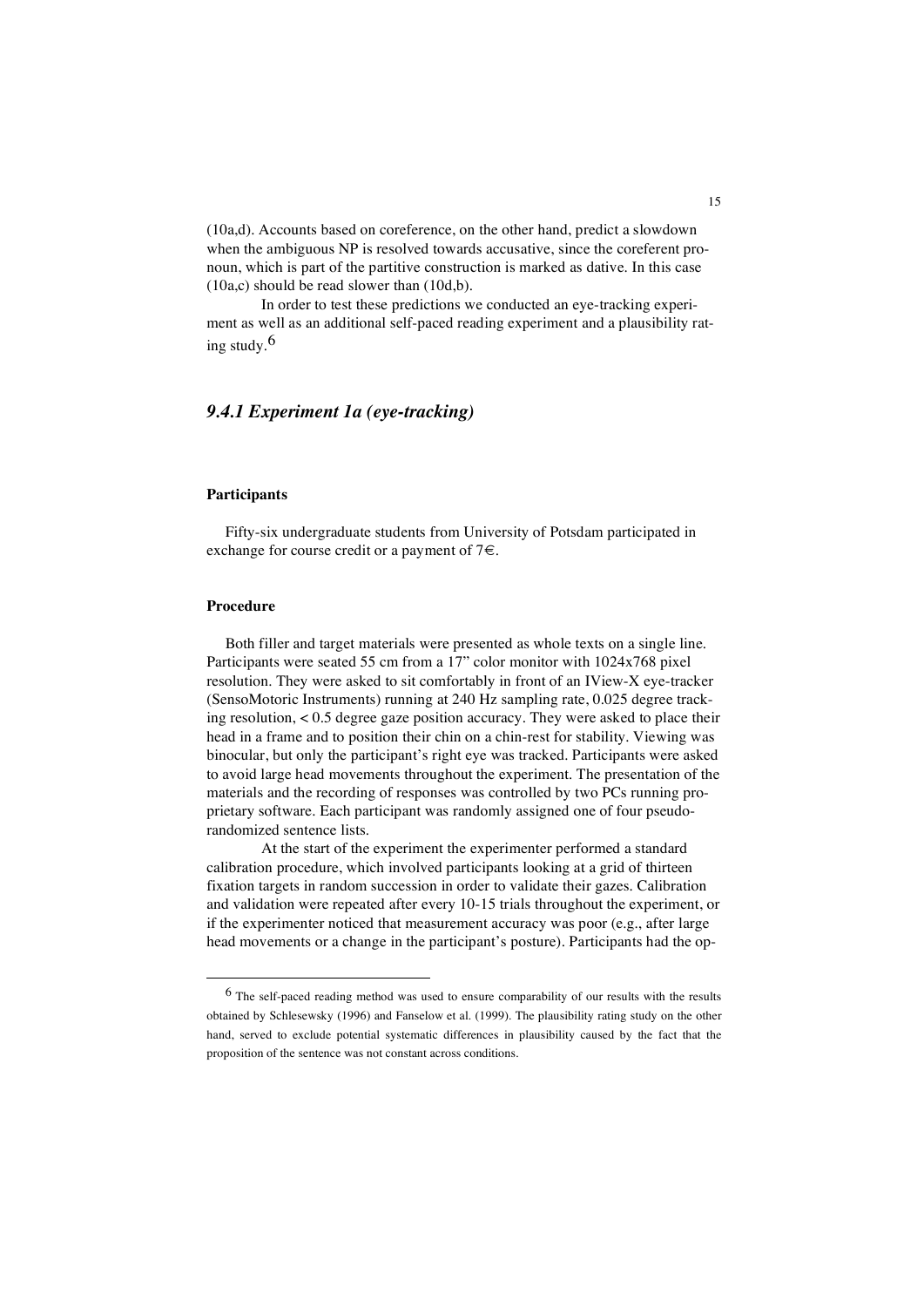portunity to take a break if they felt tired.

Each trial was structured in the following way: First, a fixation target in the same position as the first character of the text display was presented; a fixation on this target triggered the presentation of the sentence. This ensured that participants always started reading in the leftmost character position. Each sentence was presentented in one line. Participants were instructed to read the sentence at a normal pace and to click a mouse button after finishing the sentence. To ensure that sentences were read for comprehension this was followed by a simple comprehension question, which the participant answered with 'yes' or 'no' by clicking one of two boxes on the screen. Responding to the question triggered the presentation of the next trial. A complete session took about 45 min to complete.

### **Stimuli**

The stimuli consisted of 16 sets of items such as (10). The four conditions resulting from crossing the factors *V1 case* (case assigned by the first verb to the partitive construction) and *V2 case* (case assigned by the second verb to the ambiguous NP) were divided into 4 pseudo-randomized lists using a latin-square design. They were intermixed with 70 fillers and 32 sentences from another, unrelated, experiment. The questions were targeted at either the matrix or embedded verb, or at the matrix or embedded clause object. In the latter case they focused on whether the proposition applies to one or both individuals.<sup>7</sup>

#### **Results**

Before we turn to the analyses of experimental data, we would like to present an overview of the eye tracking measures we used, together with their definition and the interpretation we attribute to them (cf. Table 9.1).

**–––––** Insert Table 9.1 about here. **–––––**

We analyzed first-pass reading time (FPRT), regression-path duration (RPD), total-fixation time (TFT) and regression probability (RP) at the region comprising the disambiguating verb (*grüßen/glauben* in (8)) and the auxiliary. <sup>8</sup> Additionally, we made use of regressive refixation probability  $(RRP_{\text{verb}})$  and regressive rereading time  $(RRT_{verb})$  at the locally ambiguous NP and the partitive construction after disambiguation, i.e. subsequent to a fixation on the disambiguating verb or anything to the right of it. We did not exclude data from trials followed by a

 <sup>7</sup> These questions were meant to direct the participants' attention to the fact that the embedded clause object was a partitive construction and not a pronoun.

<sup>&</sup>lt;sup>8</sup> If the verb was preceded by an adverb (in two items), it was included in the region too. One item lacked an auxiliary, and so the region consisted of the verb only.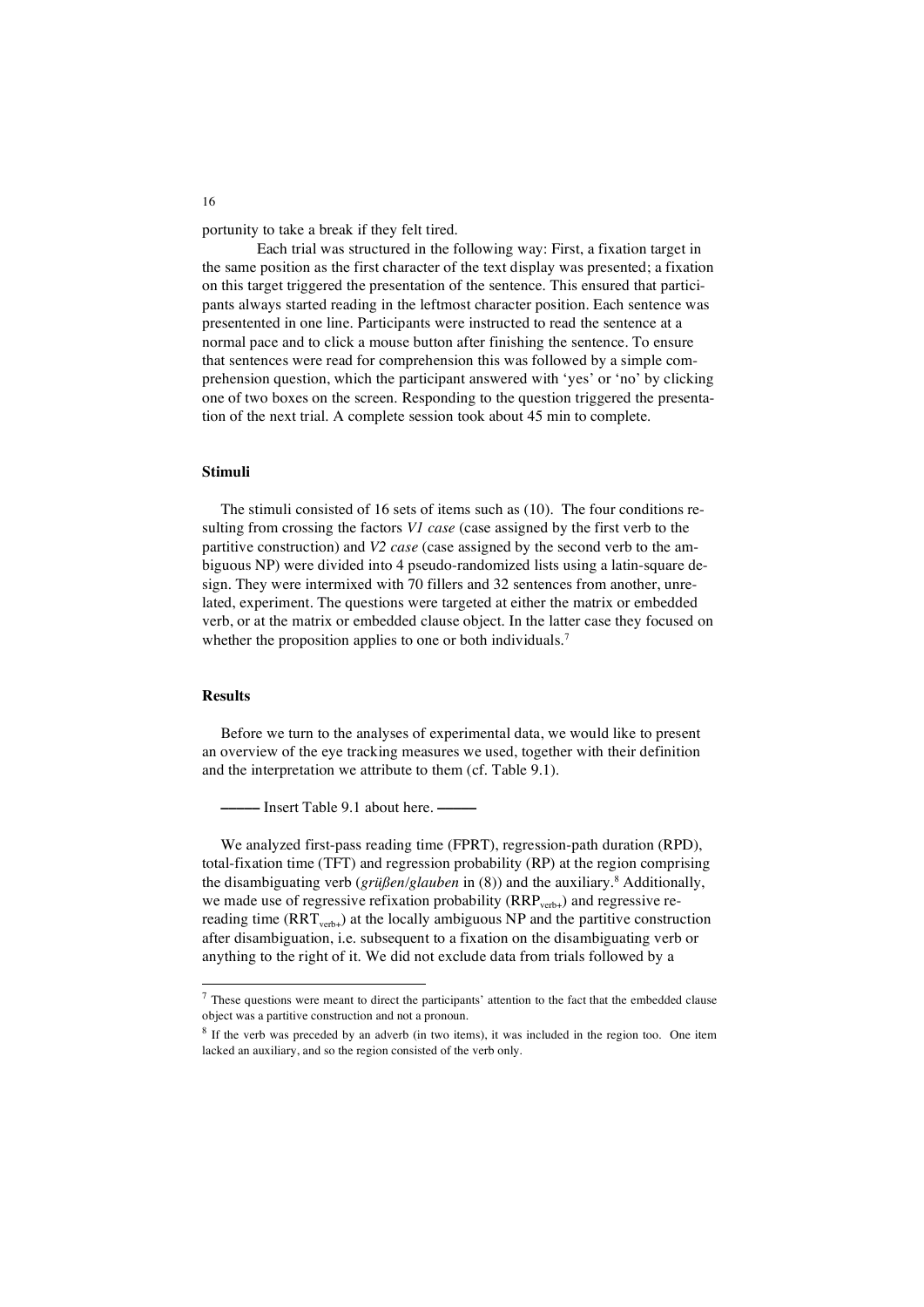wrong response because interference may lead to different levels of accuracy. If online effects and accuracy are interdependent then considering only correct responses may distort the data instead of removing noise. The dependent measures were computed with the R package *em* (Logačev and Vasishth, 2006). All reading times were log-transformed before analysis. Reading times recorded as zero were excluded.

A mixed-effects model (Bates and Sarkar, 2007; Gelman and Hill, 2007) was fit with participants and items as crossed random factors, and V1 case and V2 case as fixed factors. No significant effects were found at the ambiguous NP an the partitive construction, although there was a marginally significant effect of V1 in regressive re-reading time on the partitive construction  $(t=1.82)$  due to longer re-reading times on dative partitive constructions. Additionally, there was a marginally significant interaction between V1 case and V2 case in regressive refixation probability ( $t=1.64$ ) due to more regressions to the partitive construction if V1 case did not match V2 case. At the disambiguating verb region we found a significant interaction in regression-path duration  $(t=2.00)$  and regression probability (t=2.11); both due to longer reading times respectively more regressions if V1 case did not match V2 case (i.e. in conditions (10c,d)). There was no main effect at the disambiguating region ( $|t|$ <1.5). There were no significant effects in comprehension accuracy.

**–––––** Insert Table 9.2a about here. **––––– –––––** Insert Table 9.2b about here. **––––– –––––** Insert Table 9.3a about here. **––––– –––––** Insert Table 9.3b about here. **––––– –––––** Insert Table 9.4 about here. **–––––**

Discussion will be postponed until after Experiment 1c.

### *9.4.2 Experiment 1b (self-paced reading)*

#### **Participants**

Forty-eight undergraduate students from University of Potsdam participated in exchange for course credit or a payment of 5€.

## **Stimuli**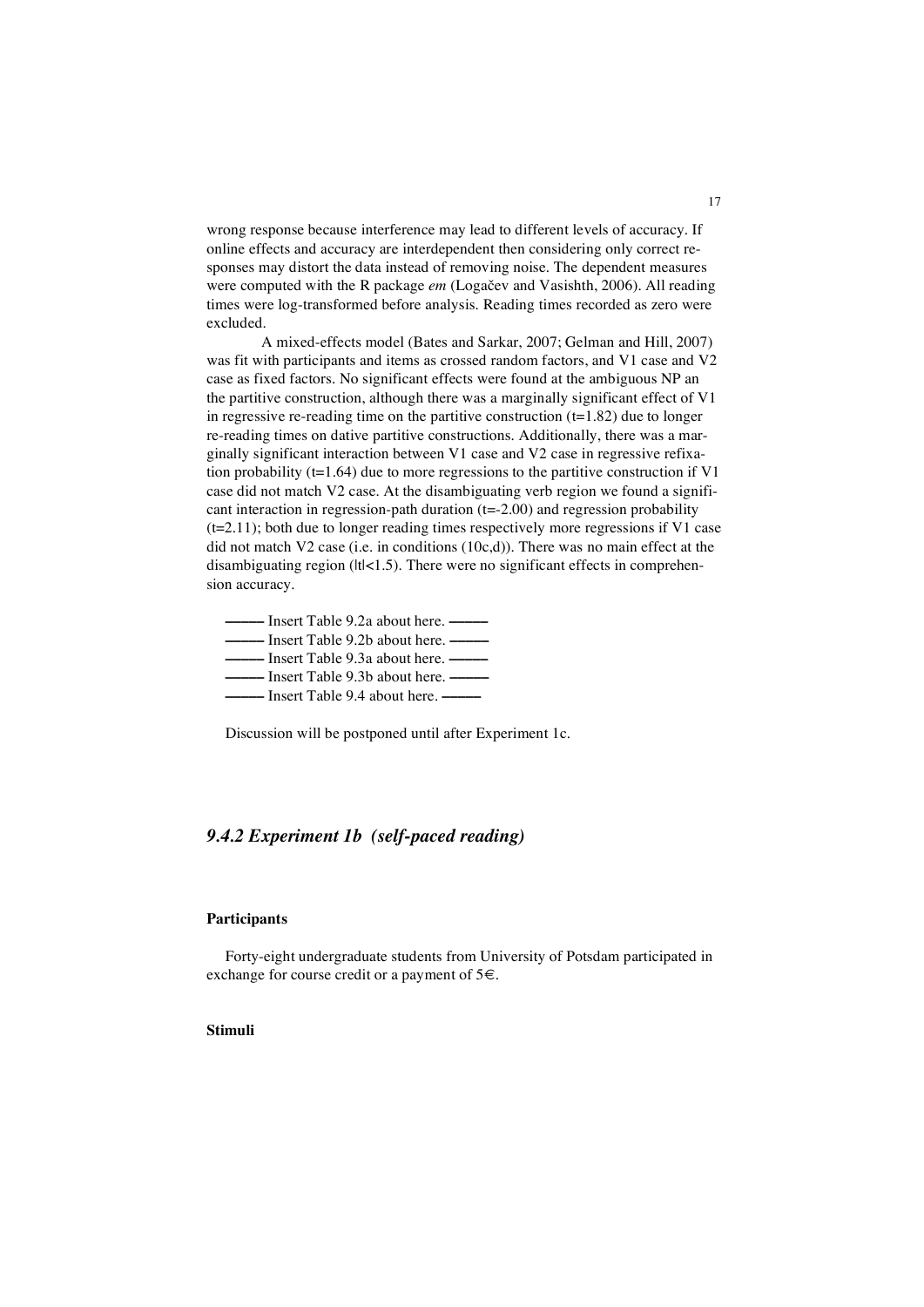The stimuli were almost identical to the ones in Experiment 1a, but adapted to match in the number of words at and before the critical region. They were divided into 4 lists using a Latin-square design, intermixed with 70 fillers and 32 sentences from another, unrelated, experiment. The lists were randomized for every participant.

#### **Procedure**

The task was self-paced non-cumulative word-by-word reading. Presentation and recording was done with the Linger software package, version 2.94 by Doug Rohde running on an iMac G4. At the beginning of a trial the whole sentence appeared, masked by dashes. Participants pressed the space bar to reveal the next word. As the next word appeared, the current one was masked by dashes again. The time between key-presses was recorded as the reading time for the word. To ensure reading comprehension, each sentence was followed by a question – which participants had to answer with 'yes' or 'no' by pressing the corresponding button on the keyboard.

### **Results**

A mixed-effects model (Bates and Sarkar, 2007; Gelman and Hill, 2007) was fit with participants and items as crossed random factors and revealed no significant effects at the disambiguating region (ltls<1.5). Visual inspection of the data suggested a case matching effect at the two words following the verb. Analysis of the reading time on these two words revealed a significant interaction (t=-2.38) due to mismatching conditions (10b,c) being read more slowly. There were no main effects (ltls<1). There were no significant effects in comprehension accuracy.

**–––––** Insert Table 9.5a about here. **––––– –––––** Insert Table 9.5b about here. **––––– –––––** Insert Table 9.6 about here. **–––––**

Discussion will be postponed until after Experiment 1c.

# *9.4.3 Experiment 1c (plausibility rating)*

To ensure that the effect found in Experiments 1a and 1b was really an on-line effect, i.e. that it was not accidentally caused by degraded plausibility of condi-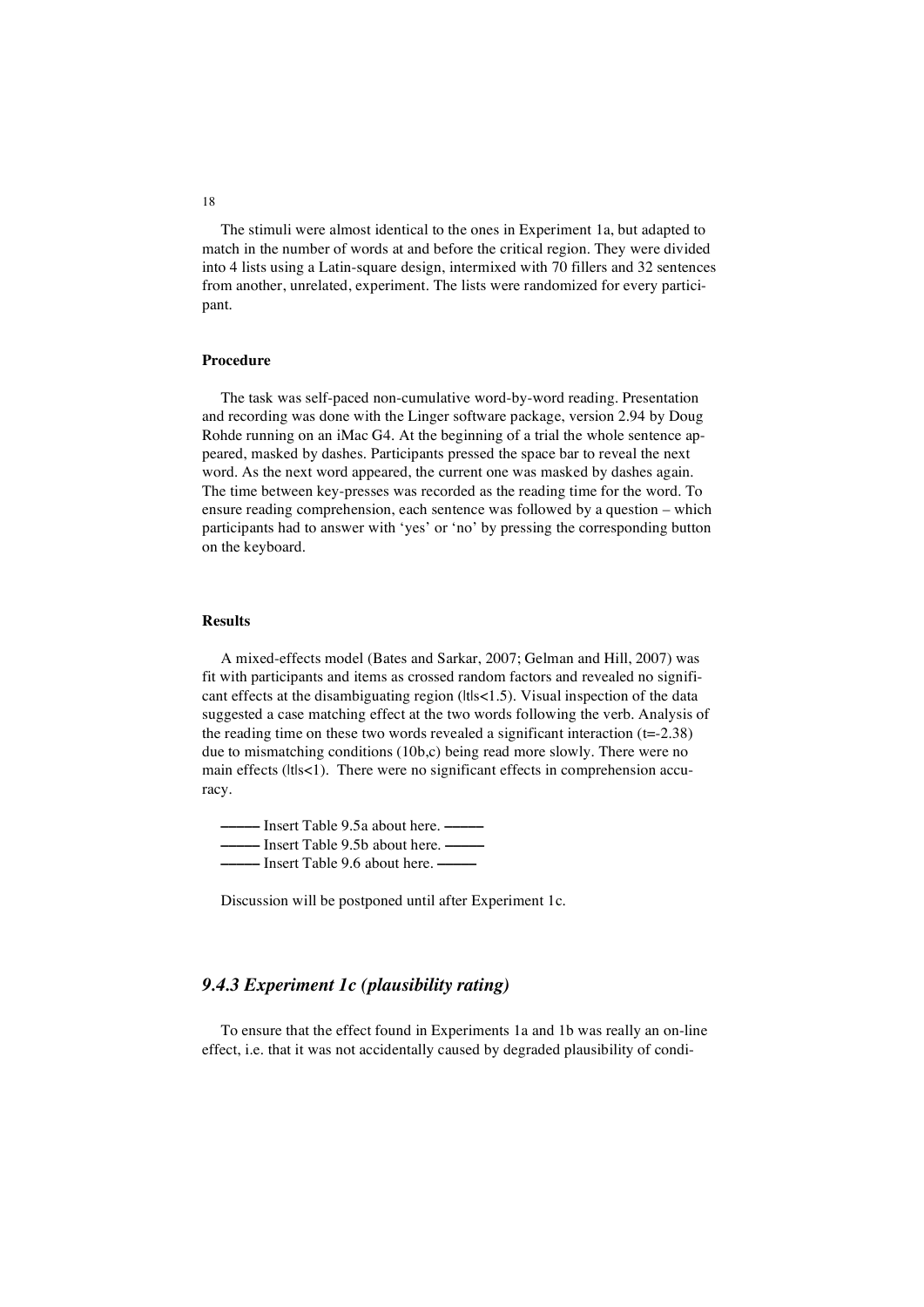tions (10b,c) we conducted an offline plausibility rating study.

#### **Participants**

Forty-eight undergraduate students from University of Potsdam participated in exchange for course credit.

### **Stimuli**

The same stimuli as in the self-paced reading experiment were used. Using a latin-square design they were divided into 4 pseudo-randomized lists, intermixed with 70 fillers and 24 sentences from another, unrelated, experiment.

### **Procedure**

Participants worked through a paper questionnaire rating sentences on a 7-point scale, ranging from 1 (completely implausible) to 7 (perfectly plausible).

### **Results**

**–––––** Insert Table 9.7 about here. **–––––**

A mixed-effects model (Bates and Sarkar, 2007; Gelman and Hill, 2007) was fit with participants and items as crossed random factors and revealed no significant effects whatsoever.

# *9.4.4 Discussion*

In both on-line experiments we found no evidence for coreference as the trigger of case matching effects. If coreference was the trigger, there should have been a processing disadvantage for accusative matrix verbs, i.e. a main effect of V2 case. There was none. Instead, we found an interaction between V1 case and V2 case, such that mismatching conditions were read more slowly. In Experiment 1a the slowdown occurred due to regressions, while in Experiment 1b it occurred at the two words following the disambiguating verb, suggesting a spill-over effect. These slowdowns match the predictions of the similarity-based CBRI account, which predicts that even partitive constructions can cause case matching effects by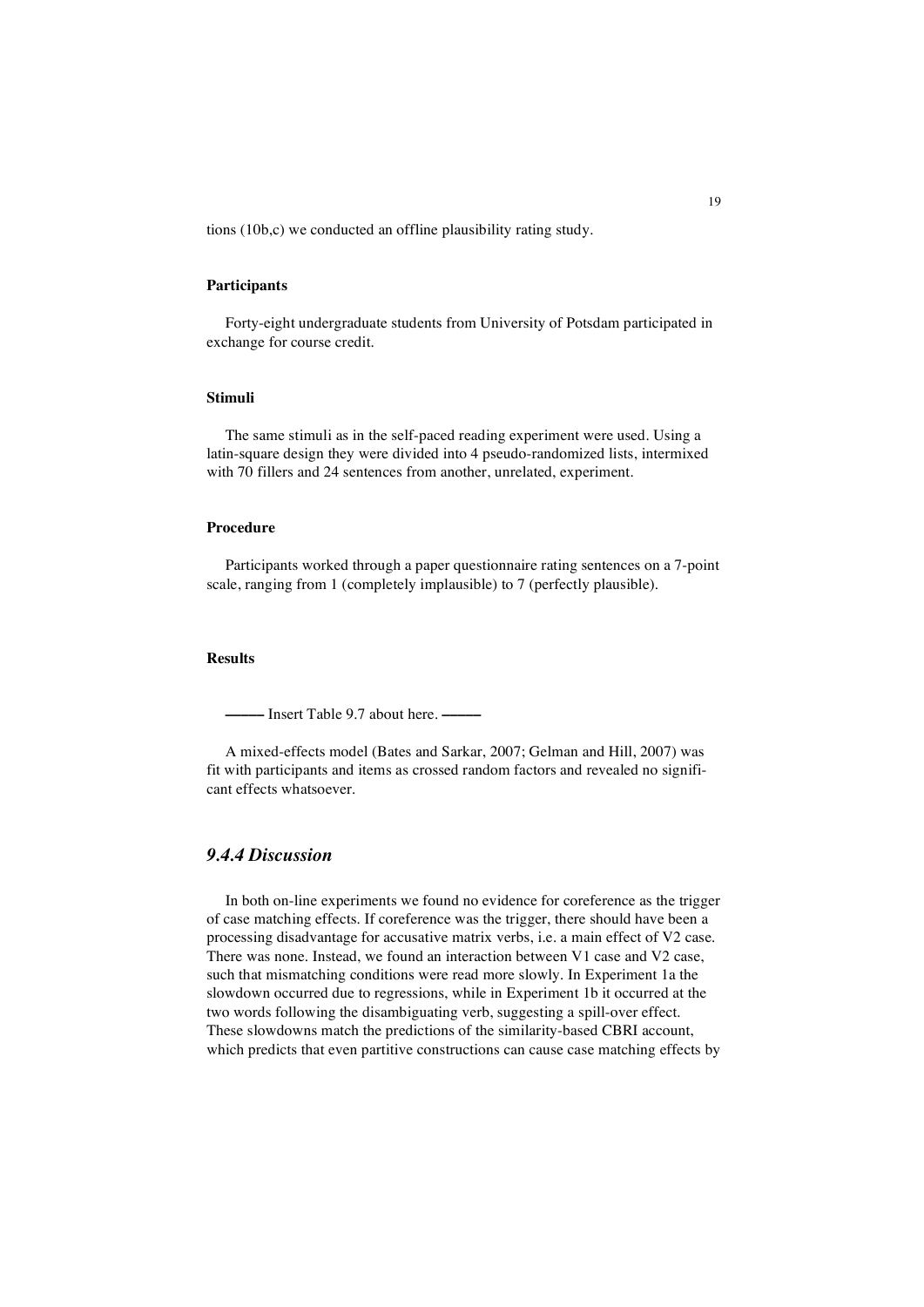virtue of similarity with the antecedent. The results of an off-line plausibility rating study suggest that this effect is not due to degraded plausibility in the mismatching conditions.

Interestingly, neither the probability of regressions to the ambiguous NP, nor the time spent on it given a regression, show any effect of our case manipulation. Under a unification or attraction account this finding is surprising, given that Frazier and Rayner (1982), Meseguer, Carreiras and Clifton (2002), inter alia, have demonstrated that reanalysis triggers more regressions towards the string to be reanalyzed. Thus, on the one hand our data suggests that case matching phenomena do not involve reanalysis, and on the other hand it shows that strict coreference is not a necessary condition for case matching – (strong) similarity seems sufficient. Both findings cannot be explained by unification or attraction theories, favoring an explanation in terms of CBRI.

So it is tempting to conclude that CBRI is the mechanism underlying case matching. If correct, an interesting conclusion from this unified explanation of interference and case matching is that morphological ambiguities must be represented by several chunks, i.e. in parallel. If an ambiguous NP was represented as one single object, the same object would have to be retrieved upon disambiguation – independent of the reading disambiguated towards. Thus, the amount of retrieval interference would always be the same and we would not observe any differences in processing times in (10). CBRI can only explain the findings at hand if a case ambiguous NPs is stored in form of several chunks, each causing a different amount of interference. Since other accounts, however, do not appear to explain the present data, it does seem reasonable to adopt this assumption.

# **9.5 Case?**

Experiments 1a & 1b have a weak point. As in most other experiments on case matching, varying the case of an NP involved varying the verb, and therefore the proposition of the sentence. Although we tried to keep the meaning of each accusative-dative verb pair as close as possible and although we made sure that there is no detectable difference in plausibility, we cannot rule out a systematic variation in our verbs such that arguments of each verb class share more properties than just the case.

German dative objects of two-place verbs differ from accusative objects not only in syntactic behavior (Fanselow, 2000; McFadden, 2006), but also in semantic properties. They cover different ranges of possible thematic roles. For example, according to Primus (1999), dative cannot be assigned to objects physically affected by the action denoted, while accusative can. Also, accusative objects tend to have more Proto-Patient properties, while dative objects often have some Proto-Agent properties. Thus, we cannot be certain the possibility that the interference or case matching effect observed in Experiment 1 is really caused by case. Instead, it may be brought about by additional properties, which tend to go with accusative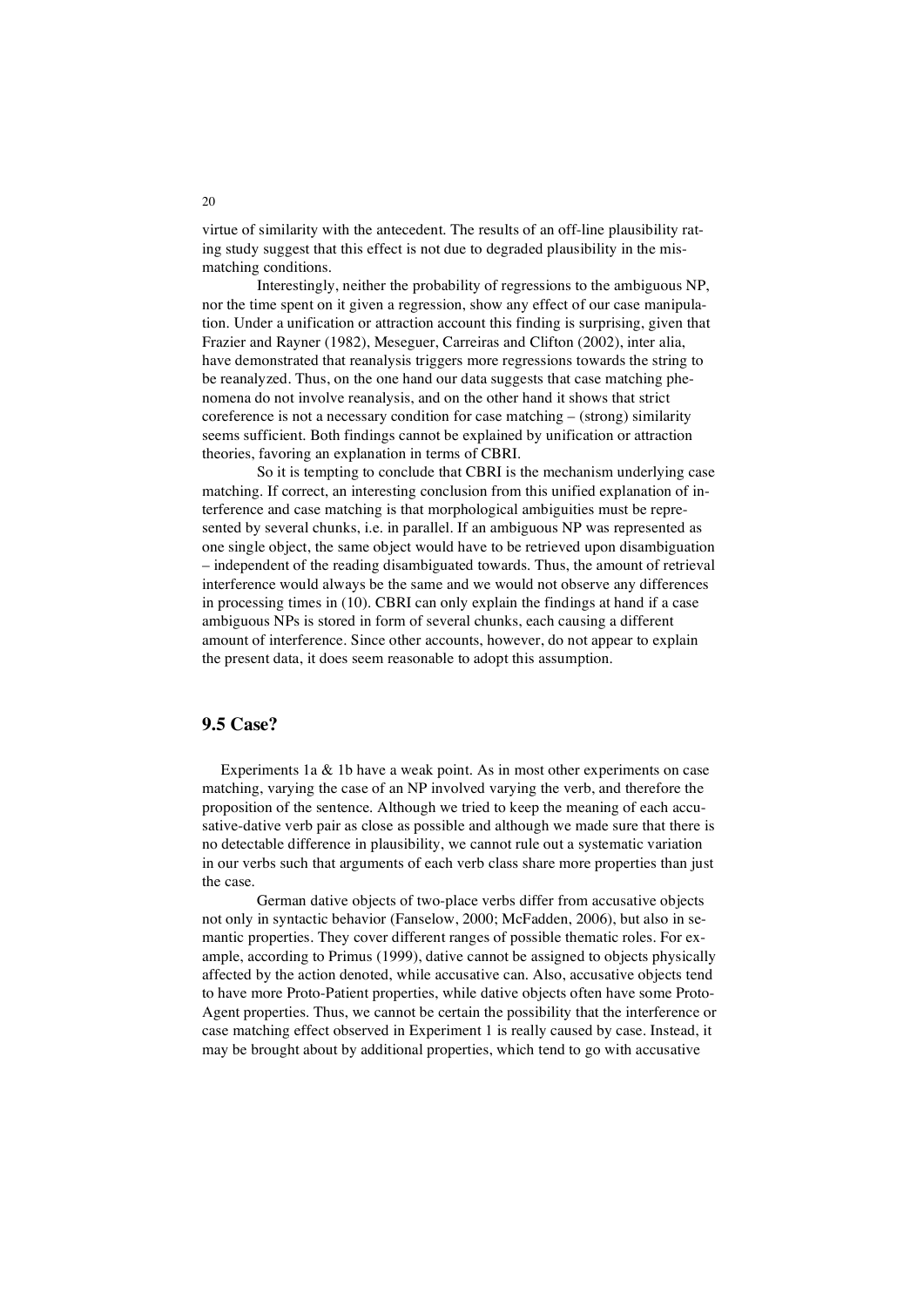or dative case respectively.

To address this issue and to investigate the influence of case marking while holding the theta-roles and the proposition sufficiently constant, we conducted Experiment 2. Quite similar to the stimuli in (8) and (9), our stimuli consisted of a main clause with a relative clause attached to either the object of an active sentence or the subject of a passive sentence (*die Künstler* in (11) and (12) respectively). Moreover, the relative clause had either subject-object  $-((11a)$  and (12a)) or object-subject order ((11b) and (12b)). It was always attached to the same NP (*"die Künstler"*), which always had the same theta role. Only the antecedent's grammatical function and therefore its case was varied in the main clause. In (11) it was an object in accusative case, whereas in (12) it was the subject, therefore bearing nominative case. Since we used feminine and plural NPs, the case was not overtly marked since both types of NPs have the same morphological marking for nominative and accusative. Abstract case was disambiguated by the first NP in the main clause.

Importantly, the grammatical functions in the relative clause were ambiguous and only resolved at its final word, the auxiliary. The ambiguity was resolved by number agreement, and to this end the arguments differed in number.

| 1) |     | Der Prinz  | the prince.NOM | respektiert<br>respects          | die Künstler   | the artists.ACC   | .                    |                  |                      |          |
|----|-----|------------|----------------|----------------------------------|----------------|-------------------|----------------------|------------------|----------------------|----------|
|    | (a) | die        | who.NOM/ACC    | die Königin<br>the queen.ACC/NOM |                | erst<br>only      | kürzlich<br>recently | getroffen<br>met | haben<br>AUX.PL      | $\cdots$ |
|    | (b) | die        | who.acc/nom    | die Königin<br>the queen.nom/acc |                | erst<br>only      | kürzlich<br>recently | getroffen<br>met | <b>HAT</b><br>AUX.SG | $\cdots$ |
|    |     | für<br>for | ihr<br>their   | outstanding                      | herausragendes | Talent.<br>talent |                      |                  |                      |          |

*'The prince respects the artists, who the queen only recently visited/who only recently visited the queen, for their outstanding talent.'*

(12)

 $(1)$ 

|     | Vom Prinzen<br>by the prince | respektiert  | werden<br>respected AUX.PASS     | die Künstler<br>the artists.NOM | $\ddotsc$            |                        |        |            |
|-----|------------------------------|--------------|----------------------------------|---------------------------------|----------------------|------------------------|--------|------------|
| (a) | die<br>who.NOM/ACC           |              | die Königin<br>the queen.ACC/NOM | erst<br>only                    | kürzlich<br>recently | getroffen haben<br>met | AUX.PL | $\dddotsc$ |
| (b) | die<br>who.ACC/NOM           |              | die Königin<br>the queen.NOM/ACC | erst<br>only                    | kürzlich<br>recently | getroffen hat<br>met   | AUX.SG | $\cdots$   |
|     | für<br>for                   | ihr<br>their | herausragendes<br>outstanding    | talent                          | Talent.              |                        |        |            |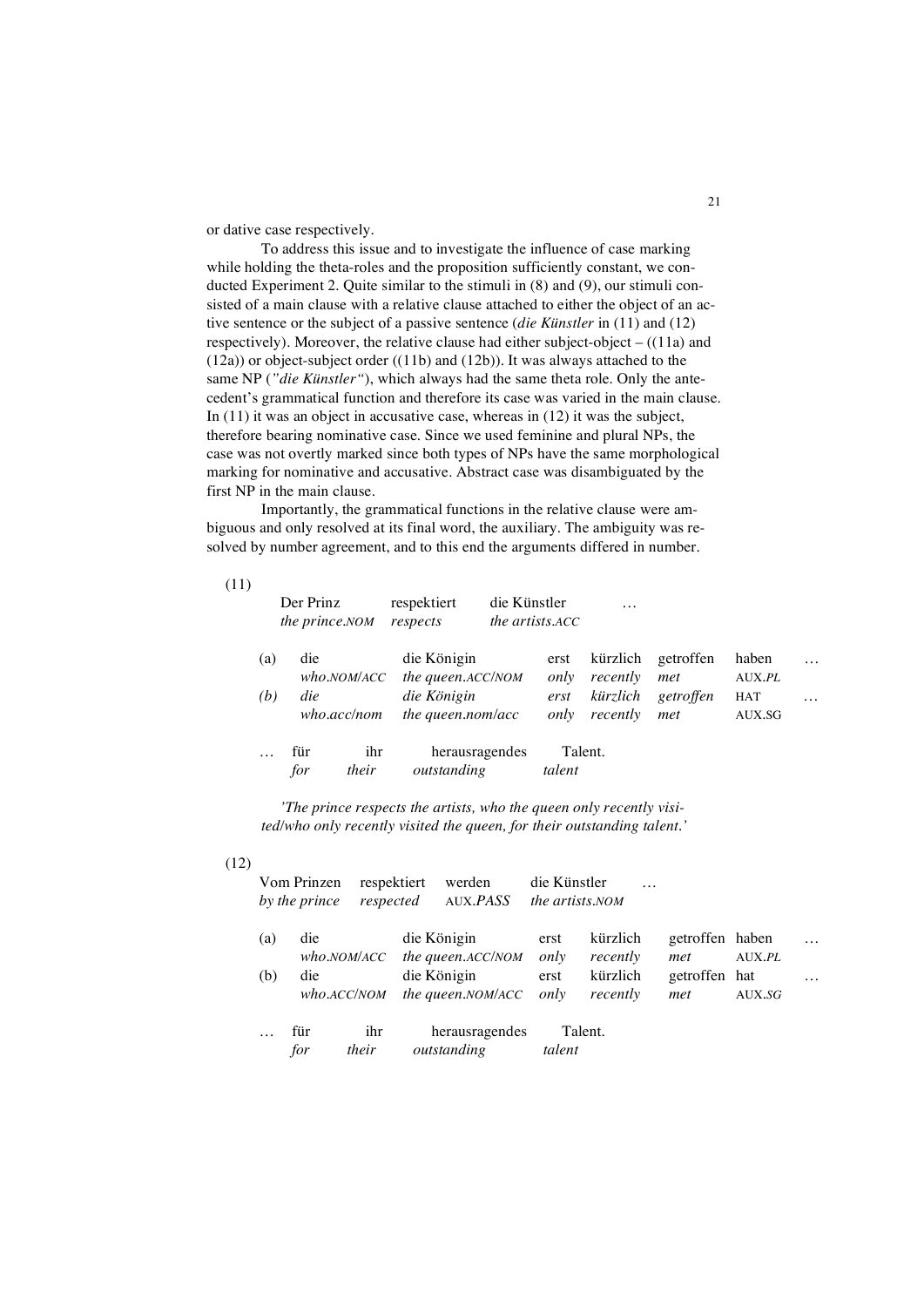*'The artists, who the queen only recently visited/who only recently visited the queen, are respected by the prince for their outstanding talent.'*

If case matching is really case matching proper, we expect an interaction in reading times at the point of disambiguation (*hat/haben*). In contrast to the wellattested preference for subject-object (SO) word order (e.g. Kaan, 1997; Kretzschmar, this volume; Lamers 2001, 2005, see also this volume; Mak et al., 2006; Scheepers et al., 2000; Schlesewsky et al., 2000) we expect that SO order is only preferred if the antecedent is nominative while OS order is preferred if it is accusative. Therefore (11b) should be processed faster than (11a) while (12b) should be processed slower than (12a). If, on the other hand, case matching is caused by something which is not case proper, but rather something which may be confounded with it (e.g. affectedness, awareness, control, etc.) we expect there to be no effect of the main clause on the word order preference within the relative clause. There should be an across-the-board SO preference, making (11a) and (12a) easier to process than (11b) and (12b).

To avoid a confound and ensure that a case matching effect is not predicted by structural frequencies, we investigated the TIGER corpus (König and Lezius, 2003) in order to determine how the case of a relative pronoun depends on its antecedent's case. We made two searches: one for all NPs headed by proper nouns (cf. Table 9.6a) and one for a subset consisting only of feminine NPs (Table 9.6b) to make sure that the results generalize to case-ambiguous NPs. Clearly, independent of the antecedent case relative pronouns tend to be nominative.

**–––––** Insert Table 9.8a about here. **––––– –––––** Insert Table 9.8b about here. **–––––**

### *9.5.1 Experiment 2*

#### **Participants**

Fifty-six undergraduate students from University of Potsdam participated in exchange for course credit or a payment of 7€.

### **Stimuli**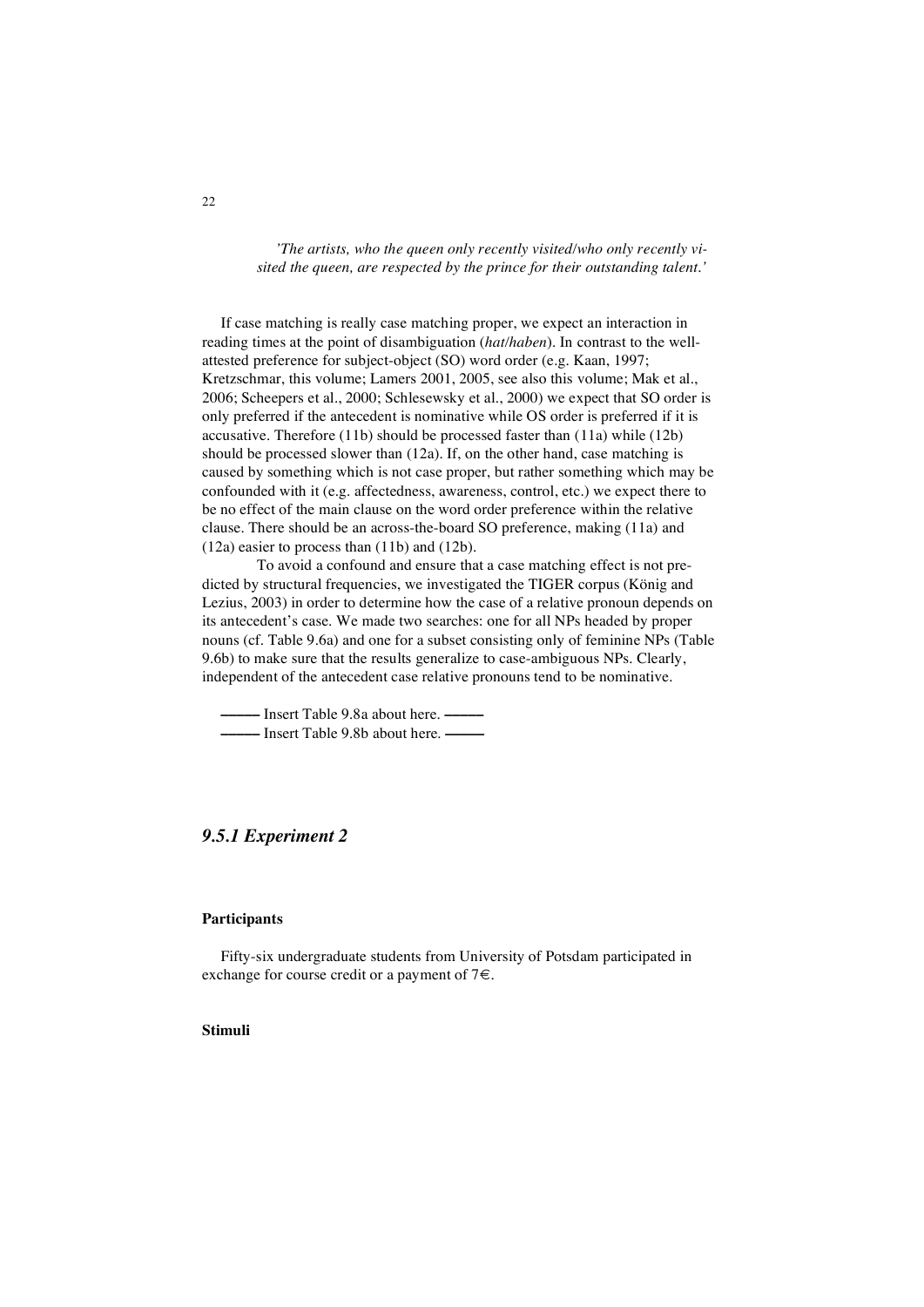Crossing the factors *antecedent case* and *relative pronoun case* resulted in 4 experimental conditions, which we implemented in 24 sets of items such as (11) and (12). In half the items the antecedent (and therefore relative pronoun) was singular, in the other half it was plural. To allow for disambiguation by number, the other NP in the relative clause differed in number. The items were divided into 4 pseudo-randomized lists using a Latin-square design and intermixed with 96 sentences from other, unrelated experiments.

### **Procedure**

The procedure was identical to the one in Experiment 1a.

#### **Results**

We analyzed first-pass reading time (FPRT), regression-path duration (RPD), total-fixation time (TFT), regression probability (RP), and regressive refixation probability (RRP) at the verb, and the auxiliary. Furthermore we examined regressive refixation probability and regressive re-reading time at the relative pronoun and the RC-internal NP subsequent to disambiguation, i.e. **after** a fixation on the verb (due to possible preview effects of the auxiliary), the auxiliary itself, or anything to the right of it  $(RRP_{\text{verb+}}$  and  $RRT_{\text{verb+}})$ . We hypothesize that these measures at these regions reflect the degree of processing difficulty that may be caused by mismatching case.

The dependent measures were computed with the R package *em* (Logačev and Vasishth, 2006). All reading times were log-transformed before analysis. Reading times recorded as zero were excluded. A mixed-effects model (Bates and Sarkar, 2007; Gelman and Hill, 2007) was fit with participants and items as crossed random factors. It revealed a marginally significant effect of relative pronoun case in regressive re-reading time  $(t=1.66)$  at the relative pronoun caused by longer reading times for accusative relative pronouns. No significant effects were found for the RC-internal NP.

There was a significant interaction in regression probability at the verb  $(t=-2.75)$  and the auxiliary  $(t=-2.61)$  due to more regressions when relative pronoun case and antecedent case did not match (i.e. (11a) and (12b)). The same pattern was present in regressive refixation time at the verb (more refixations if relative pronoun case does not match antecedent case,  $t = -1.96$ ). Furthermore, there was an interaction at the auxiliary in regression path duration  $(t=2.48)$  and (marginally significant) in first-pass reading time  $(t=1.79)$  due to longer reading times if the antecedent case did not match the relative pronoun case. There were no significant effects for comprehension accuracy.

**–––––** Insert Table 9.9a about here. **––––– –––––** Insert Table 9.9b about here. **–––––**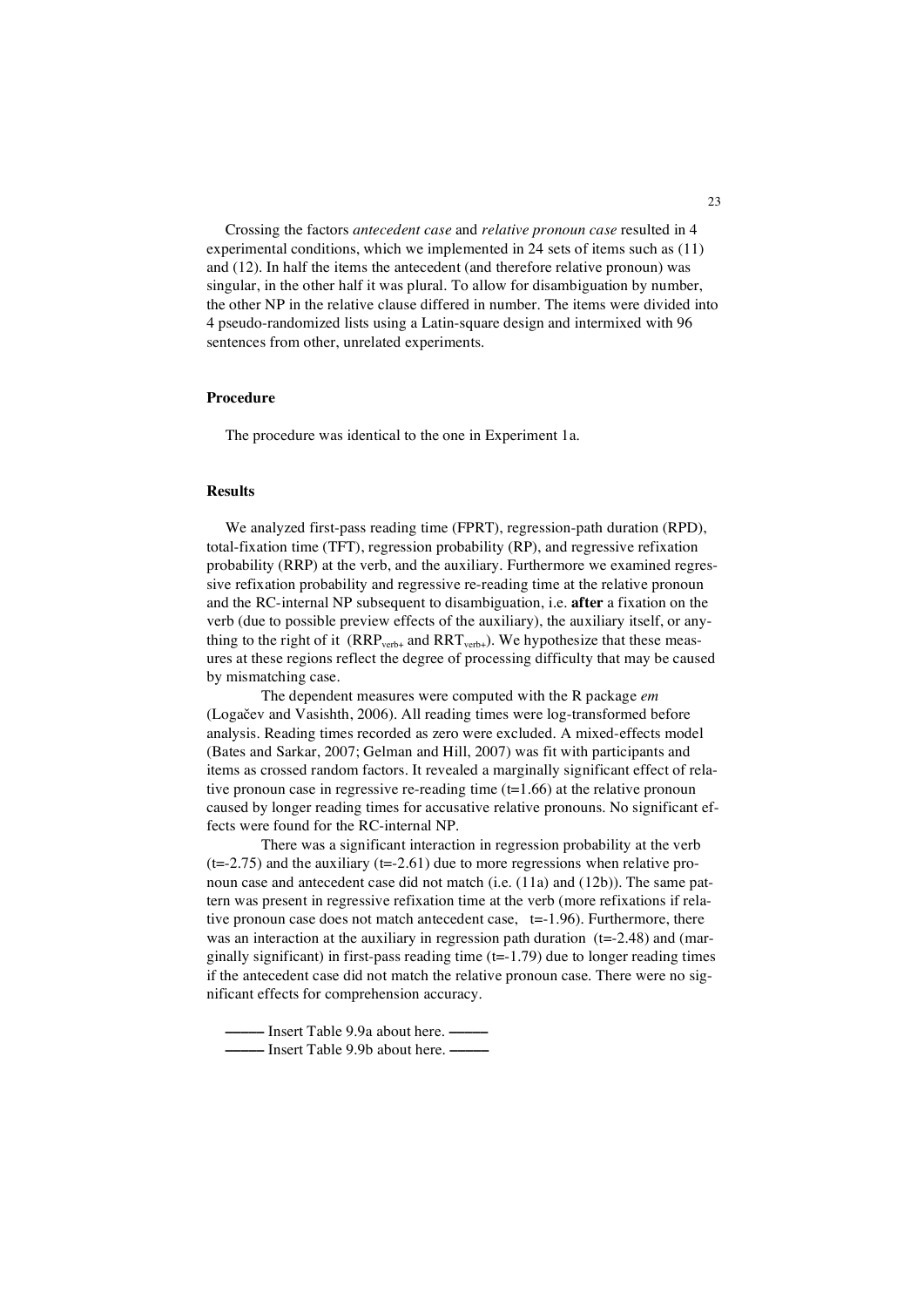**–––––** Insert Table 9.10a about here. **––––– –––––** Insert Table 9.10b about here. **––––– –––––** Insert Table 9.11 about here. **–––––**

## *9.5.2 Discussion*

Regression probability at the verb and auxiliary, as well as reading times at the auxiliary that the subject preference for the relative pronoun (i.e. subject-object word order for the RC) does not only become weaker, but even reverses when the relative pronoun's antecedent is accusative. Because the only features manipulated in the main clause were (abstract) case and therefore grammatical function, it appears that they are sufficient to induce case matching effects. Therefore, no additional properties associated with case need to be taken into account for explaining the outcome of Experiment 1. It therefore seems safe to conclude that it is these syntactic factors which underlie case matching phenomena.

Furthermore, the lack of regressions to the ambiguous NPs in the mismatching conditions (11a) and (12b) is quite in line with the results of Experiment 1a, and again suggest that reanalysis is not involved in processing of sentences with mismatching case. Again, this pattern favors a retrieval account such as CBRI over unification or attraction accounts.

# **9.6 Conclusion**

We began by reviewing two different types of interference theories that have been proposed in the literature: (a) Van Dyke and McElree's interference due to retrieval-cue overlap, and (b) Gordon and colleagues' interference due to match in referential properties. We argued that these two theories address orthogonal phenomena and are unable to provide a unified explanation for the full range of results that fall under the rubric of interference. Further, we showed that none of the existing theories can explain the surprising fact that a match between two noun phrases along two dimensions can facilitate rather than hinder processing (similarity-based facilitation); current theories make the opposite prediction. We proposed an explanation based on an assumption about the nature of memory representations: conflicting bindings. We showed that, under this representational assumption, not only can we explain the published similarity-based interference facts but also the similarity-based facilitation data. In addition, we demonstrated that the conflicting-bindings assumption can also furnish an explanation for case matching phenomena in German.

In particular, in Experiment 1 we showed that strong similarity is suffi-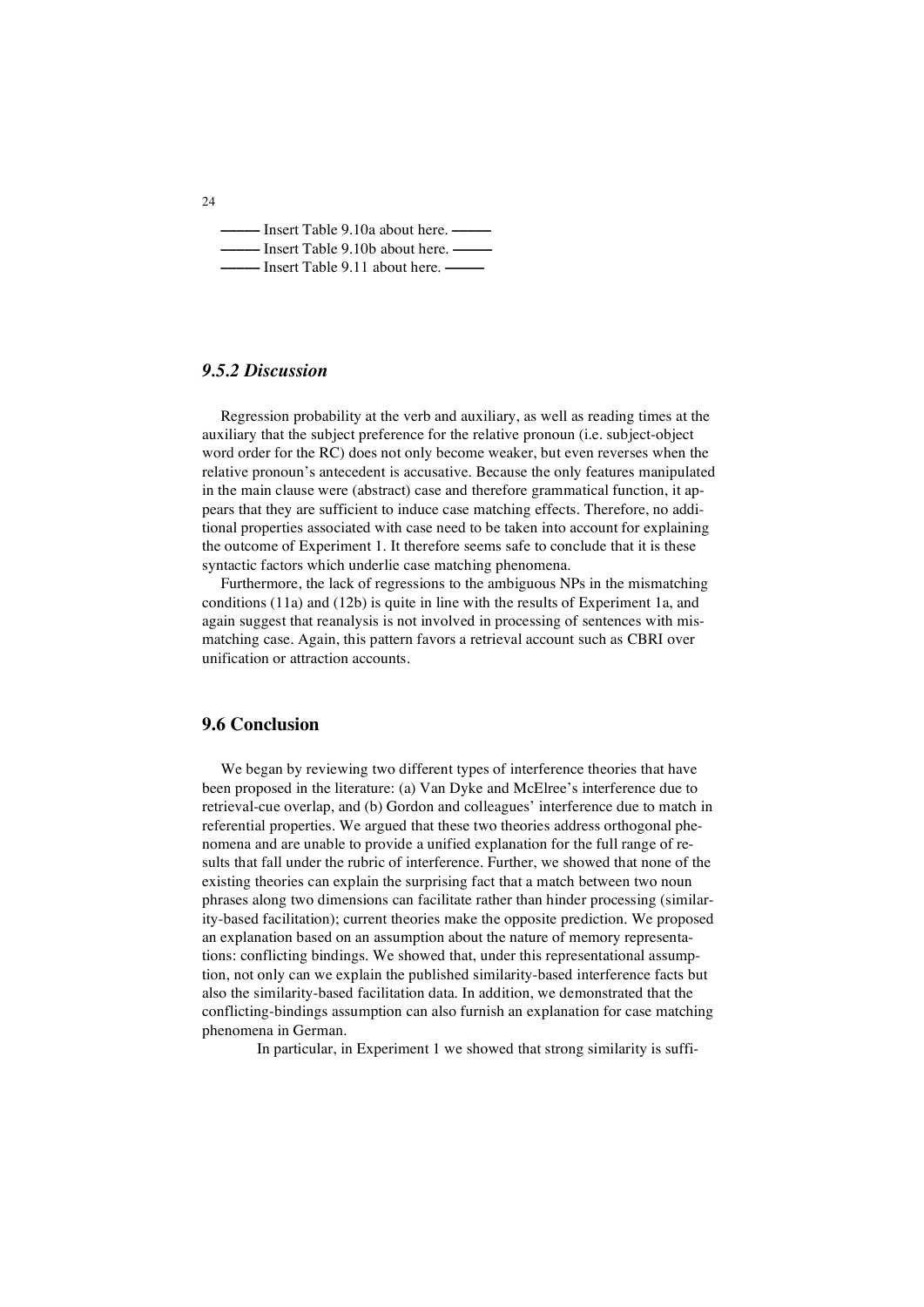cient to trigger case matching effects. Coreference is not really necessary. The outcome of Experiment 2 suggests that it is not properties tentatively associated with case (e.g. affectedness, control) but rather (abstract) case proper, which is responsible for case matching. The importance of similarity can be explained in terms of CBRI, a memory mechanism for which there is independent evidence. Under this account, a case ambiguity has to be represented by several chunks in WM, each with a different case feature. Disambiguation involves retrieving the correct one, using the case assigned to the NP as a retrieval cue. This retrieval process is harder if the case feature of the to-be-retrieved chunk does not match the case feature of another, highly similar, NP present in WM (coreferent pronoun or partitive construction in the examples so far). Since every feature of an object is bound to every other one, most of the bindings involving the mismatching case feature will be conflicting. More precisely, it will be the ones binding the case feature to other features shared by both objects. If the case feature, however, matches, they will be identical in both objects. Only the smaller number of bindings between the case feature and features not shared by both objects will be conflicting. Therefore, sentences with two similar NPs bearing same case are easier to process, since retrieving a chunk with a matching case feature will be easier. Two dissimilar NPs, however, will be harder to process if they bear the same case, since it will give rise to retrieval interference at the verb.

In sum, in contrast to SBI, conflicting binding based retrieval interference can explain Fedorenko et al.'s data as well as case matching. Gordon et al.'s explanation based on 'referential properties' can be subsumed under the similarity account as well as under the quite plausible assumption that objects of different types will be associated with different features or feature bundles representing their type, or the attributes associated with their particular type. One important implication is that different readings of case ambiguous NPs must be represented by distinct chunks before disambiguation.

To sum up, we have presented an independently motivated storage and retrieval mechanism based on bindings, which offers a unification of apparently unrelated, or even contradicting phenomena.

### **REFERENCES**

- Anderson, J. R. & Paulson, R. (1978). Interference in memory for pictorial information. *Cognitive Psychology*, 9, 178-202.
- Babyonyshev, M. & Gibson E. (1999). The complexity of nested structures in Japanese. *Language*, 75, 423-450.
- Bader, M. (1996): *Sprachverstehen*. Opladen: Westdeutscher Verlag.
- Bader, M., & Meng, M. (1999). Case Attraction Phenomena in German. Unpublished Manuscript. Univerity of Jena.
- Bader, M., Meng, M., & Bayer, J. (2000). Case and reanalysis. *Journal of Psycholinguistic Research, 29*, 37-52.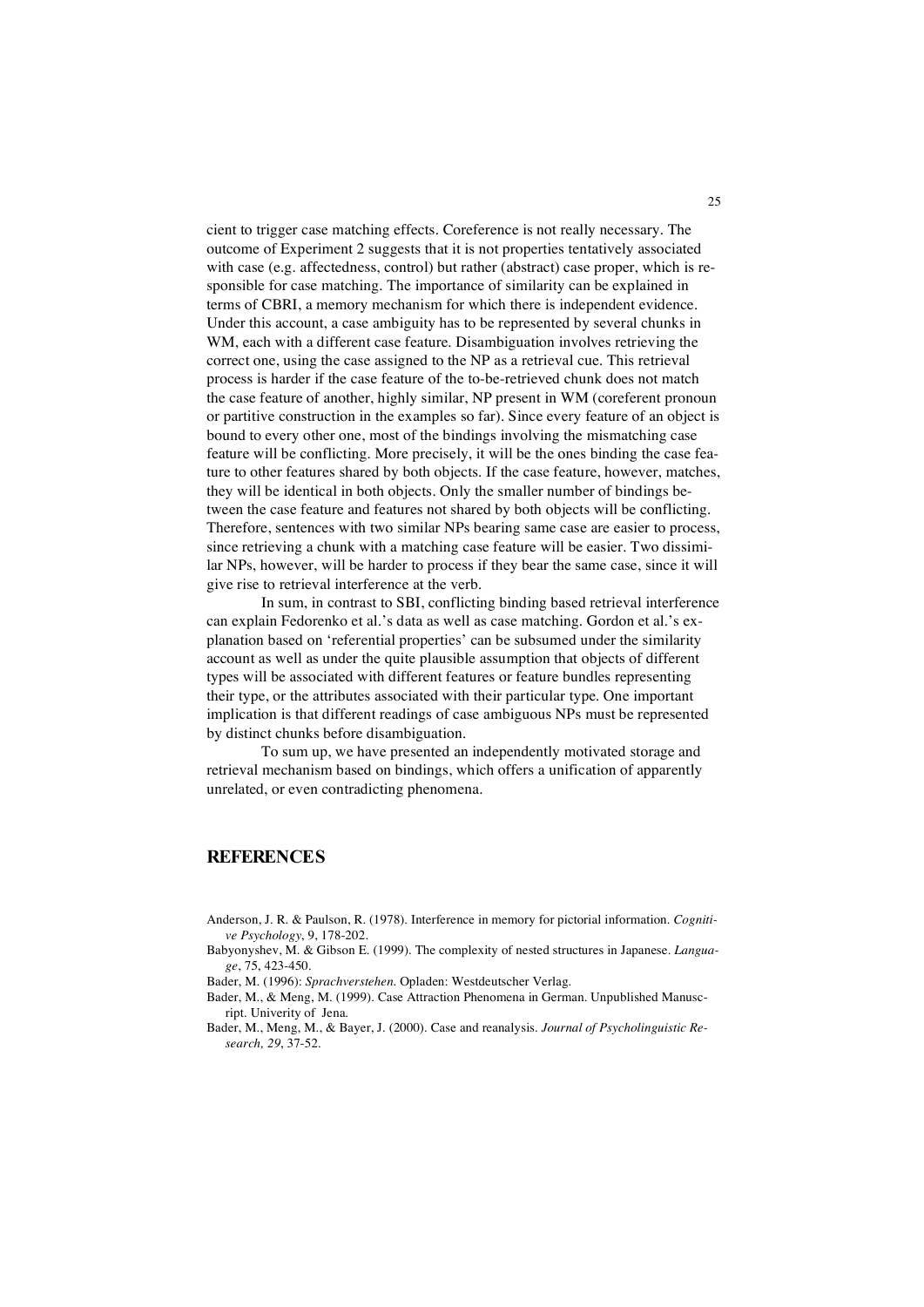- Bates, D., & Sarkar, D. (2007). lme4: Linear mixed-effects models using S4 classes (R package version 0.9975-11) [Computer software].
- Bayer, J., Bader, M., & Meng, M. (2001). Morphological underspecification meets oblique case: Syntactic and processing effects in German. *Lingua, 111*, 465-514.
- Clifton, C., Juhasz, B., Ashby, J., Traxler, M. J., Mohamed, M. T., Williams, R. S., et al. (2003). The use of thematic role information in parsing: Syntactic processing autonomy revisited. *Journal of Memory and Language*, 49, 317–334.
- Clifton, C., Staub, A., & Rayner, K. (2007). Eye Movements in Reading Words and Sentences. In R. V. Gompel, M. Fisher, W. Murray, & R. L. Hill (Eds.), *Eye movements: A window on mind and brain*. Amsterdam: Elsevier., 341–372.
- Colzato, L. S., Raffone, A., & Hommel, B. (2006). What do we learn from binding features? Evidence for multilevel feature integration. *Journal of Experimental Psychology: Human Perception and Performance, 32*, 705-716.
- Fanselow, G. (2000). Optimal exceptions. In B. Stiebels & D. Wunderlich (Eds.), *Lexicon in focus*. Berlin: Akademie Verlag., 173–209.
- Fanselow, G., Schlesewsky, M., Cavar, D. & Kliegl, R. (1999). Optimal Parsing: Syntactic parsing preferences and optimality theory. *Rutgers Optimality Archive*, 367-1299.
- Fedorenko, E., Babyonyshev, M., & Gibson, E. (2004). The Nature of Case Interference in Online Sentence Processing in Russian. *NELS 34 Conference Proceedings.*
- Frazier, L., & Rayner, K. (1982). Making and correcting errors during sentence comprehension: Eye movements in the analysis of structurally ambiguous sentences. *Cognitive Psychology*, 14, 178–210.
- Gelman, A., & Hill, J. (2007). *Data analysis using regression and multilevel/hierarchical models*. New York: Cambridge University Press.
- Gordon, P.C., Hendrick, R., & Johnson, M. (2001). Memory interference during language processing. *Journal of Experimental Psychology: Learning, Memory and Cognition, 27***,** 1411- 1423.
- Gordon, P.C., Hendrick, R., & Levine, W.H. (2002). Memory-load interference in syntactic processing. *Psychological Science, 13*, 425-430.
- Hommel, B. (1998). Event files: Evidence for automatic integration of stimulus-response episodes. *Visual Cognition, 5*, 183-216.
- Hommel, B., & Colzato, L. S. (2004). Visual attention and the temporal dynamics of feature integration. *Visual Cognition, 11*, 483-521.
- Hopf, J.-M., Bader, M., Meng, M., & Bayer, J. (2003). Is human sentence parsing serial or parallel? Evidence from event-related brain potentials. *Cognitive Brain Research, 15*, 165-177.
- Inhoff, A. W. (1984). Two stages of word processing during eye fixations in the reading of prose. *Journal of Verbal Learning and Verbal Behavior*, 23(5), 612–624.
- Kaan, E. (1997). *Processing Subject-Object Ambiguities in Dutch*. PhD Thesis, University of Groningen
- Kempen, G. & Harbusch, K. (2005). The relationship between grammaticality ratings and corpus frequencies: A case study into word order variability in the midfield of German clauses. In: Kepser, Stephan & Reis, Marga (Eds.), *Linguistic Evidence — Empirical, Theoretical, and Computational Perspectives*. Berlin: Mouton De Gruyter., 327-347.
- König, E., & Lezius, W. (2003). The TIGER language a description language for syntax graphs, Formal definition (Tech. Rep.). Germany: IMS, Universität Stuttgart.
- Lamers M.J.A. (2001). *Sentence processing: using syntactic, semantic, and thematic information.* PhD Thesis. Groningen.
- Lamers M.J.A. (2005). Resolving subject-object ambiguities with and without case: evidence from ERPs. To appear in M. Amberber & H. de Hoop (eds). *Case-marking: competition and variation. Perspectives on Cognitive Science Series*, 251-293*.*
- Lewis, R. L. (1996). Interference in short-term memory: The magical number two (or three) in sentence processing. *The Journal of Psycholinguistic* Research 25:93-115.
- Lewis, R.L. and Vasishth, S. (2005). An activation-based model of sentence processing as skilled memory retrieval. *Cognitive Science*, *29*, 1-45.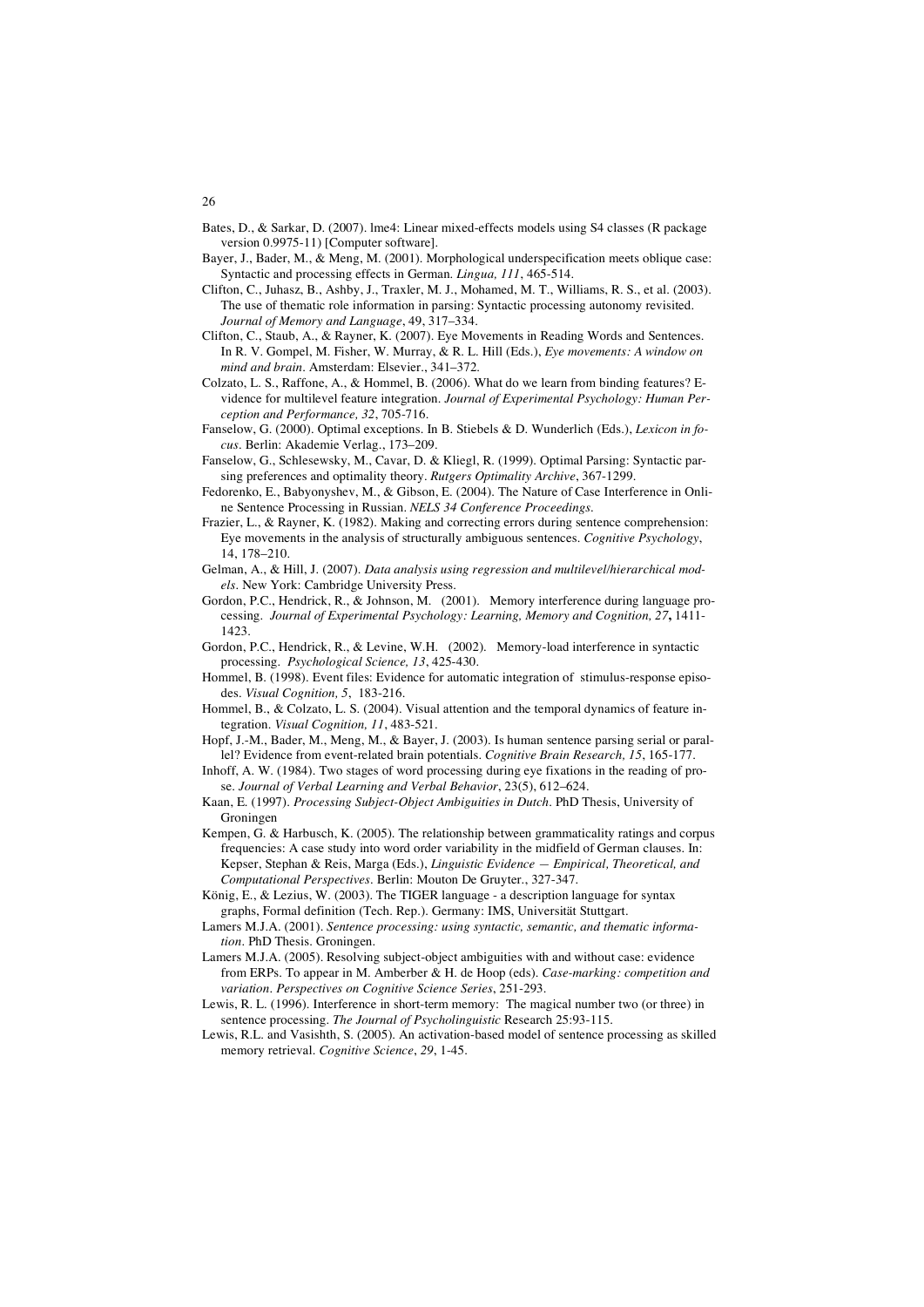- Lewis, R.L., Vasishth, S., and Van Dyke, J. (2006). Computational principles of working memory in sentence comprehension. *Trends in Cognitive Sciences, 10(10)*, 447-454.
- Logačev, P. & Vasishth, S. (in preparation). Cue-less retrieval interference and facilitation. Ms, University of Potsdam.
- Logačev, P., & Vasishth, S. (2006). *The em package for computing eyetracking measures.* Potsdam, Germany.
- Mak, W.M., Vonk, W. & Schriefers, H. (2006). Animacy in processing relative clauses: The hikers that rock crush. *Journal of Memory and Language, 54 (4).*
- McElree, B. (2000). Sentence comprehension is mediated by content-addressable memory structures. *Journal of Psycholinguistic Research*, *29*, 111-123.
- McFadden, T. (2006): German inherent datives and argument structure. In *Datives and similar cases*, ed. Werner Abraham, Daniel Hole and André Meinuger. Amsterdam: John Benjamins.
- Meseguer, E., Carreiras, M., & Clifton, C., Jr. (2002). Overt reanalysis strategies and eye movements during the reading of mild garden path sentences. *Memory & Cognition, 30*, 551-561.
- Miller, G. A. & N. Chomsky. 1963. Finitary Models of Language Users*. Handbook of Mathematical Psychology Vol.II*, eds. D. R. Luce, R. R. Bush, & E. Galanter. New York: John Wiley.
- Oberauer, K., & Kliegl, R. (2006). A formal model of capacity limits in working memory. *Journal of Memory and Language, 55*, 601-626
- Primus, B. (1999). *Cases and thematic roles*. Tübingen: Niemeyer.
- Rayner, K., & Pollatsek, A. (1987). Eye movements in reading: A tutorial review. *Attention and performance XII: The psychology of reading*, 327–362.
- Schlesewsky, M. (1996). *Kasusphänomene in der Sprachverarbeitung*. PhD Thesis, Universität Potsdam.
- Scheepers, C., Hemforth, B. & Konieczny, L. (2000). Linking Syntactic Functions with Thematic Roles: Psych-Verbs and the Resolution of Subject-Object. In B. Hemforth & L. Konieczny (Eds.), *German sentence processing*. Dordrecht: Kluwer., 65–93
- Schlesewsky, M., Fanselow, G., Kliegl, R., & Krems, J. (2000). The subject preference in the processing of locally ambiguous wh-questions in German. In B. Hemforth & L. Konieczny (Eds.), *German sentence processing*. Dordrecht: Kluwer., 65–93
- Suckow, K., Vasishth, S., & Lewis, R. (2005). *Interference and memory overload during parsing*. Poster presented at the AMLaP conference, Ghent, Belgium.
- Van Dyke, J.A. & Lewis, R.L. (2003). Distinguishing effects of structure and decay on attachment and repair: A retrieval interference theory of recovery from misanalyzed ambiguities. *Journal of Memory and Language, 49(3),* 285-316.
- Van Dyke, J. A., & McElree, B. (2006). Retrieval Interference in Sentence Comprehension. *Journal of Memory and Language, 55*, 157-166.
- Vasishth, S., Brüssow, S., Lewis, R.L. & Drenhaus, H. (2008) Processing polarity: How the ungrammatical intrudes on the grammatical. *Cognitive Science, 32 (4)*.
- Vasishth, S. & Lewis, R.L. (2006). Argument-head distance and processing complexity: Explaining both locality and antilocality effects. *Language, 82(4)*:767-794.
- Vasishth, S. (2008). Integration and prediction in head-final structures. In *Processing and Producing Head-Final Structure*.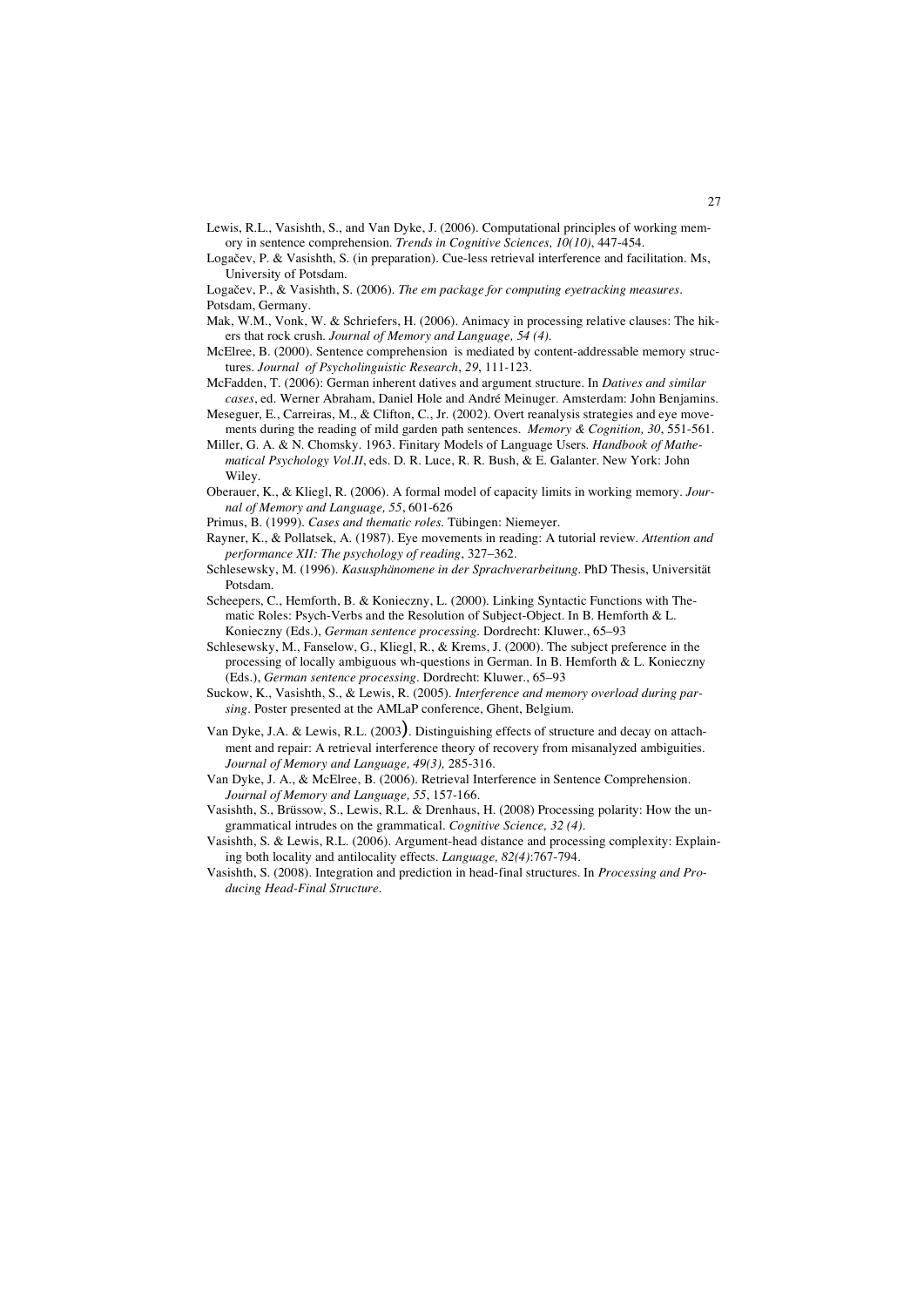| Symbol      | Measure                                    | Definition                                                                                                                                               | <b>Hypothesized Cognitive</b><br>Process                                   |
|-------------|--------------------------------------------|----------------------------------------------------------------------------------------------------------------------------------------------------------|----------------------------------------------------------------------------|
| <b>FPRT</b> | time, gaze dura- during first pass<br>tion | first-pass reading the sum of all fixations in a region                                                                                                  | text integration (Inhoff,<br>1984) but cf. (Rayner & Pol-<br>latsek, 1987) |
| <b>RP</b>   | bility                                     | regression proba-likelihood of jumping back to a<br>previous word during the first pass biguity (Frazier & Rayner,                                       | resolution of temporary am-<br>1982; Clifton et al., 2003)                 |
| <b>RPD</b>  | regression path<br>duration                | the sum of all fixations from the<br>first fixation on the region of inte-<br>rest up to, but excluding, the first<br>fixation downstream from the regi- | integration difficulty (Clif-<br>ton et al., 2007, 349)                    |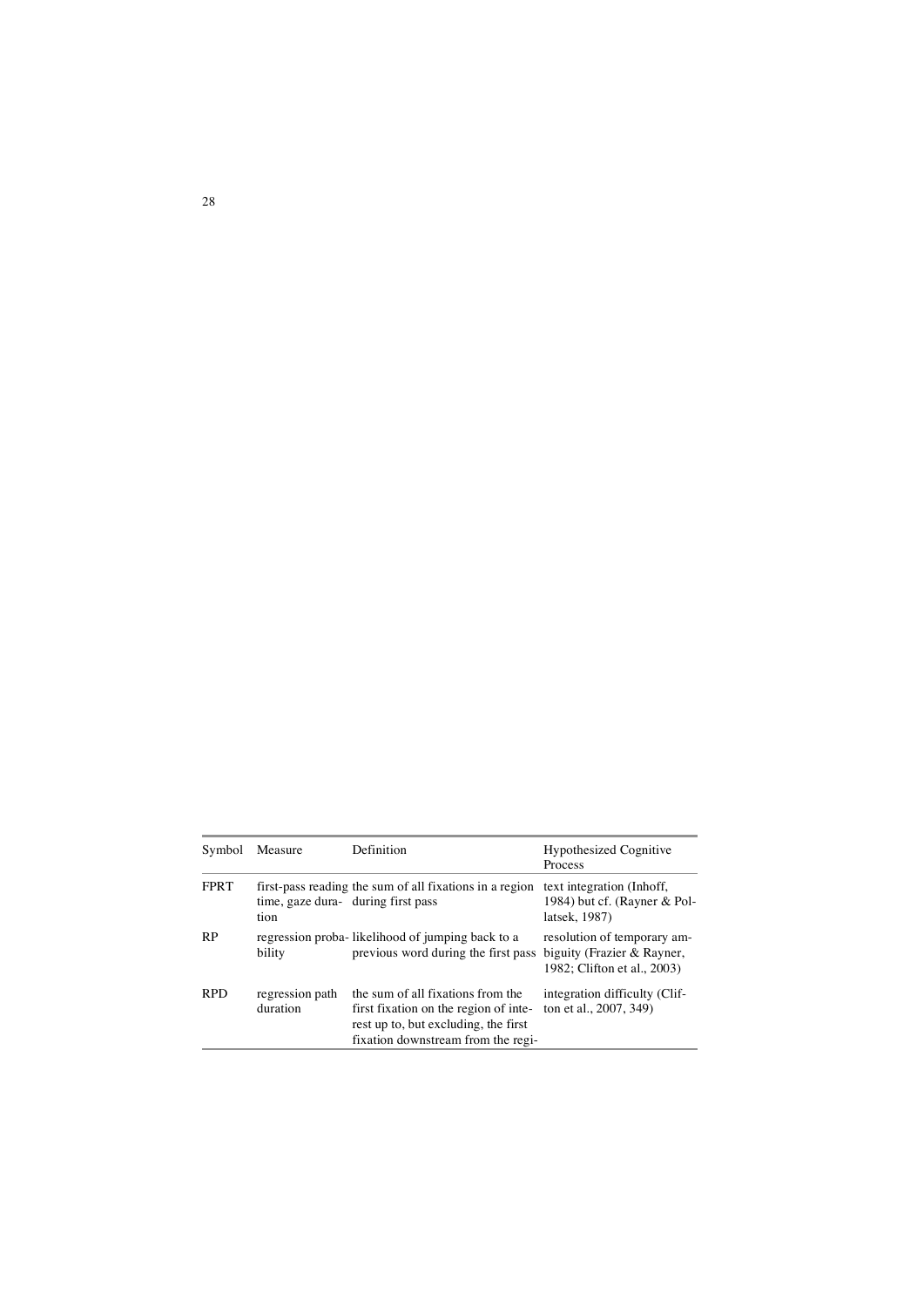|               |                                | on of interest                                                                                                                                           |                                       |
|---------------|--------------------------------|----------------------------------------------------------------------------------------------------------------------------------------------------------|---------------------------------------|
| TFT           |                                | total fixation timesum of all fixation durations of a<br>word                                                                                            | general comprehension dif-<br>ficulty |
| $RRP_{w_{+}}$ | tion probability               | regressive refixa-likelihood of jumping back to a<br>preceding word after reading word ated with a word, caused by<br>W or anything further downstream W | processing difficulty associ-         |
| $RRT_{w_{+}}$ | regressive re-<br>reading time | time spent reading a preceding<br>word after a regression from word sociated with a word, caused<br>W or anything further downstream by W                | re-processing difficulty as-          |

Table 9.1: Definitions of eye-tracking measures and their interpretations.

|              | Condition              | (10a) | (10b)                                           | (10c) | (10d) |
|--------------|------------------------|-------|-------------------------------------------------|-------|-------|
| Measure      |                        |       |                                                 |       |       |
| Ambiguous NP |                        |       |                                                 |       |       |
|              | $RRP_{verb+}$          |       | $.37(0.03)$ $.37(0.03)$ $.35(0.03)$ $.33(0.03)$ |       |       |
|              | $RRT_{verb+}$          |       | 194 (27) 202 (19) 247 (29) 230 (27)             |       |       |
|              | Partitive Construction |       |                                                 |       |       |
|              | $RRP_{verb+}$          |       | $.34(03)$ $.39(03)$ $.39(03)$ $.36(03)$         |       |       |
|              | $RRT_{verbt}$          |       | 241 (27) 266 (31) 355 (42) 287 (39)             |       |       |

Table 9.2a: Eye-tracking measures at the ambiguous NP and the partitive construction, SE in brackets.

|              | Factor                 | V1 case     | V <sub>2</sub> case | V1 case               |
|--------------|------------------------|-------------|---------------------|-----------------------|
| Measure      |                        |             |                     | x V <sub>2</sub> case |
| Ambiguous NP |                        |             |                     |                       |
|              | $RRP_{verb+}$          | $t = -0.52$ | $t=0.13$            | $t = -0.55$           |
|              | $RRT_{verbt}$          | $t=0.22$    | $t=0.28$            | $t=0.17$              |
|              | Partitive Construction |             |                     |                       |
|              | $RRP_{verb+}$          | $t = 1.42$  | $t = 1.42$          | $t = -1.64$           |
|              | $RRT_{verb+}$          | $t = 1.82$  | $t=0.59$            | $t=0.22$              |

Table 9.2b: T-values for the ambiguous NP and the partitive construction.

|             | Condition (10a) | (10b)                                   | (10c) | (10d) |
|-------------|-----------------|-----------------------------------------|-------|-------|
| Measure     |                 |                                         |       |       |
| <b>FPRT</b> |                 | $149(9)$ $152(8)$ $153(11)$ $147(9)$    |       |       |
| <b>RPD</b>  |                 | $169(10)$ $185(11)$ $188(14)$ $175(12)$ |       |       |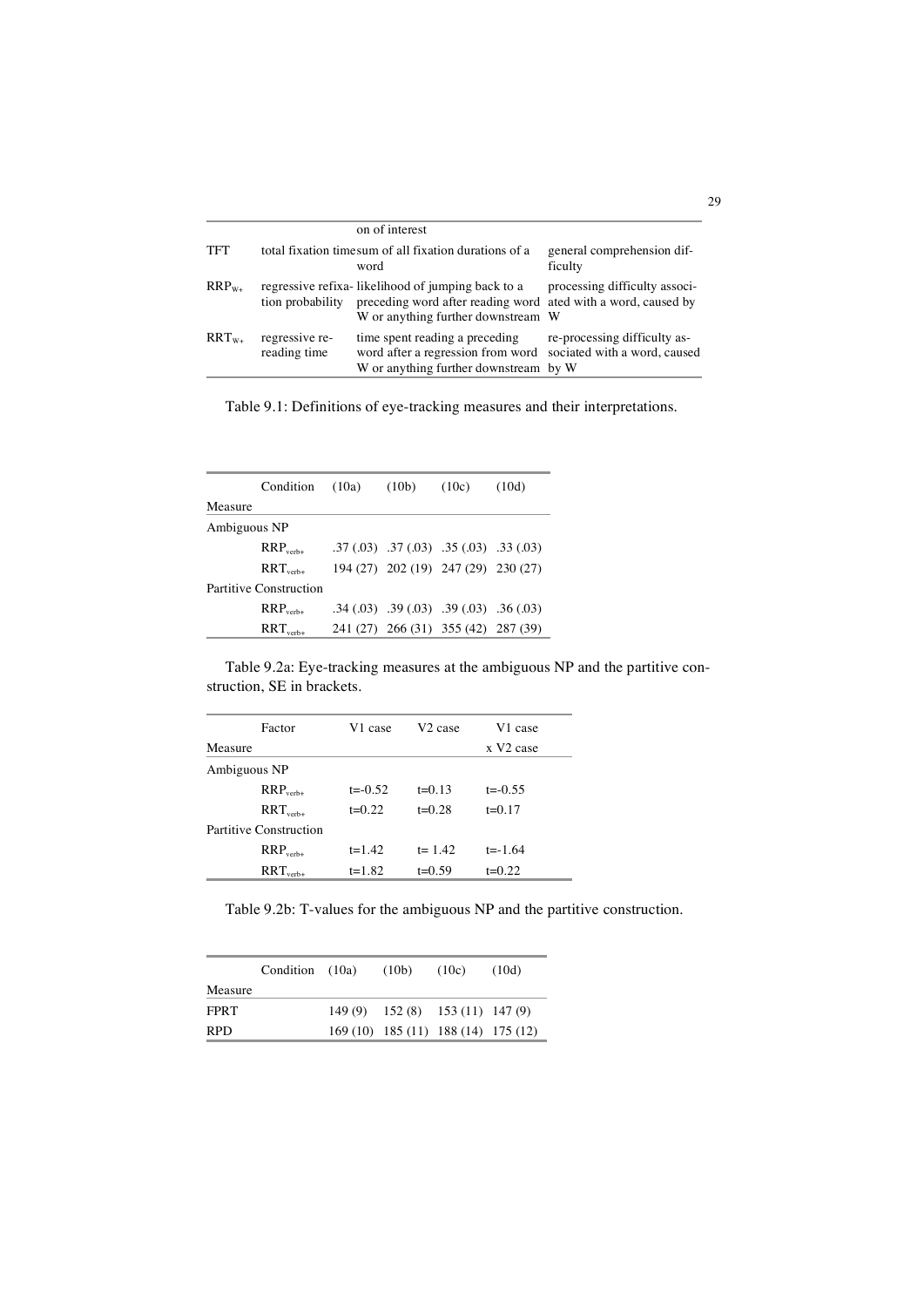| <b>TFT</b> |  | 224 (14) 232 (13) 227 (15) 228 (16)             |  |
|------------|--|-------------------------------------------------|--|
| -RP        |  | $.08(0.02)$ $.12(0.02)$ $.11(0.02)$ $.07(0.02)$ |  |

Table 9.3a: Eye-tracking measures at the disambiguating region, SE in brackets.

|             |  |                                    | Factor V1 case V2 case V1 case |
|-------------|--|------------------------------------|--------------------------------|
| Measure     |  |                                    | x V <sub>2</sub> case          |
| <b>FPRT</b> |  | $t=0.65$ $t=1.14$ $t=-1.30$        |                                |
| RPD         |  | $t=0.83$ $t=1.38$ $t=-2.0$         | *                              |
| TFT         |  | $t = -0.45$ $t = 0.49$ $t = -0.54$ |                                |
| RP          |  | $t=1.07$ $t=1.28$ $t=-2.11$        | ∗                              |

Table 9.3b: T-values for the disambiguating region.

| Condition | (10a)      | (10 <sub>b</sub> ) | (10c)      | (10d)      |
|-----------|------------|--------------------|------------|------------|
| Accuracy  | 0.71(0.03) | 0.67(0.03)         | 0.68(0.03) | 0.69(0.03) |

Table 9.3: Comprehension questions accuracy, SE in brackets.

|                   | Condition (10a) |          | (10b)                                   | (10c) | (10d)    |
|-------------------|-----------------|----------|-----------------------------------------|-------|----------|
| Position          |                 |          |                                         |       |          |
| V <sub>2</sub>    |                 |          | $619(25)$ $591(20)$ $589(26)$           |       | 606(24)  |
| $V_{2+1}$         |                 | 625 (35) | $663(34)$ $652(33)$                     |       | 613 (30) |
| $V_{2+2}$         |                 |          | $498(16)$ $505(17)$ $515(16)$           |       | 481 (15) |
| $V2 + 3$          |                 |          | $446(13)$ $457(16)$ $433(11)$           |       | 442 (11) |
| $V2+1$ and $V2+2$ |                 |          | 1124 (42) 1168 (40) 1167 (39) 1094 (37) |       |          |

Table 9.5a: Reading times after the disambiguating region, SE in brackets.

|                     | Condition V1 case V2 case V1 case |                                     |                     |
|---------------------|-----------------------------------|-------------------------------------|---------------------|
| Position            |                                   |                                     | $x \text{ V2 case}$ |
| V <sub>2</sub>      |                                   | $t = -0.87$ $t = 0.28$ $t = 1.37$   |                     |
| $V2+1$              |                                   | t=-0.57 t=-0.25 t=-1.56             |                     |
| $V2+2$              |                                   | $t = -0.29$ $t = -1.49$ $t = -1.68$ |                     |
| $V2 + 3$            |                                   | $t = -0.88$ $t = 0.74$ $t = 0.30$   |                     |
| $V2+1$ and $V2+2$ . |                                   | $t = -0.51$ $t = -0.78$ $t = -2.38$ | 水                   |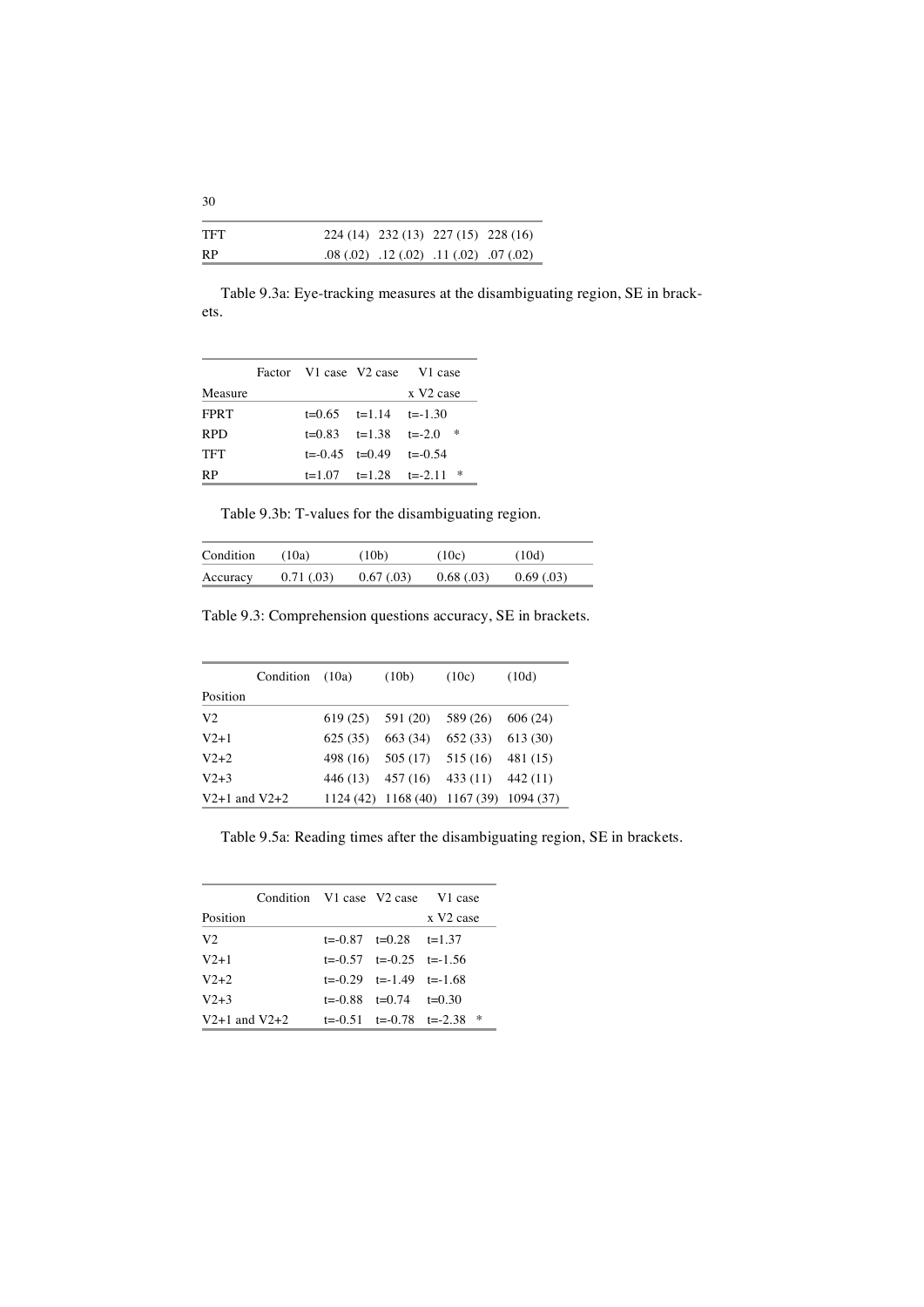Table 9.5b: T-values for the disambiguating region.

| Condition | (10a)      | (10b)      | (10a)      | (10 <sub>b</sub> ) |
|-----------|------------|------------|------------|--------------------|
| Accuracy  | 0.69(0.03) | 0.71(0.03) | 0.77(0.03) | 0.70(0.03)         |

Table 9.6: Comprehension accuracy, SE in brackets

| $5.25(.11)$ $5.31(.11)$ |                                       |
|-------------------------|---------------------------------------|
| $5.28(.10)$ $5.12(.11)$ |                                       |
| Accusative              | V <sub>2</sub> Case Accusative Dative |

Table 9.7: Embedded verb: means by condition, SE in brackets

| Relative   | Nominative Accusative Dative |          |          |
|------------|------------------------------|----------|----------|
| Pronoun    |                              |          |          |
| Antecedent |                              |          |          |
| Nominative | 1150 (.90)                   | 99 (.07) | 16(0.01) |
| Accusative | 560 (.89)                    | 61(.09)  | 7(01)    |
| Dative     | 114 (.90)                    | 7 (.06)  | 4(0.03)  |
| Genitive   | 348 (.92)                    | 19(0.05) | 10(0.03) |

Table 9.8a: TIGER corpus count for the occurrence of all combinations of relative pronoun case and antecedent case (all NPs). Percentages in brackets.

|            | Relative |           | Nominative Accusative Dative |         |
|------------|----------|-----------|------------------------------|---------|
|            | Pronoun  |           |                              |         |
| Antecedent |          |           |                              |         |
| Nominative |          | 386 (.90) | 35(.08)                      | 3(0.01) |
| Accusative |          | 218 (.90) | 21(.09)                      | 3(0.01) |
| Dative     |          | 35 (.92)  | 2(0.05)                      | 1(.03)  |
| Genitive   |          | 123 (.87) | 12 (.09)                     | 6(.04)  |

Table 9.8b: TIGER corpus count for the occurrence of all combinations of relative pronoun case and antecedent case (only NPs). Percentages in brackets.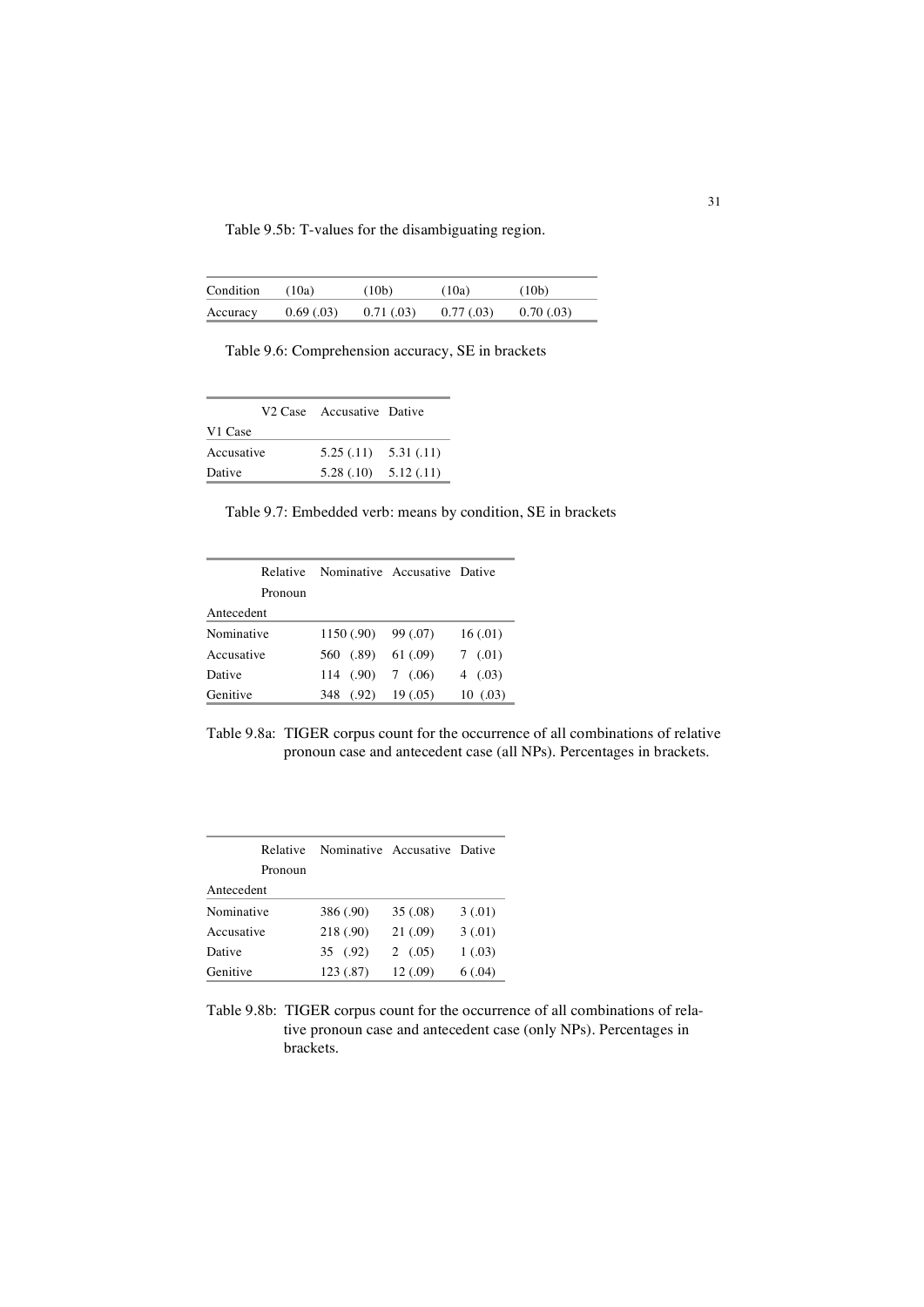|                  | Condition $(11a)$ $(11b)$          |                                             | (12a) | (12b) |
|------------------|------------------------------------|---------------------------------------------|-------|-------|
| Measure          |                                    |                                             |       |       |
| Relative Pronoun |                                    |                                             |       |       |
|                  | $RRP_{verbt}$                      | $.18(.02)$ $.20(.02)$ $.18(.02)$ $.20(.02)$ |       |       |
|                  | $\operatorname{RRT}_{\text{verb}}$ | 283 (32) 344 (27) 304 (23) 338 (32)         |       |       |
| RC-internal NP   |                                    |                                             |       |       |
|                  | $RRP_{verb+}$                      | $.35(.03)$ $.35(.03)$ $.34(.03)$ $.35(.03)$ |       |       |
|                  | $RRT_{verb}$                       | 621 (38) 766 (59) 708 (56) 694 (48)         |       |       |
|                  |                                    |                                             |       |       |

Table 9.9a: Eye-tracking measures at the relative pronoun and the RC-internal NP, SE in brackets.

|                  | Factor                       |          | Antecedent Case Relative Pronoun Case | Antecedent Case         |
|------------------|------------------------------|----------|---------------------------------------|-------------------------|
| Measure          |                              |          |                                       | x Relative Pronoun Case |
| Relative Pronoun |                              |          |                                       |                         |
|                  | $RRP_{\text{verb+}}$ t=-0.17 |          | $t=1.01$                              | $t=0.34$                |
|                  | $RRT_{\text{verb}}$ t=-0.81  |          | $t = 1.66$                            | $t=0.57$                |
| RC-internal NP   |                              |          |                                       |                         |
|                  | $RRP_{\text{verb+}}$ t=0.21  |          | $t=0.36$                              | $t=0.07$                |
|                  | $RRT_{verb}$                 | $t=0.05$ | $t=0.29$                              | $t = -0.67$             |

Table 9.9b: T-values for the disambiguating region.

|           | Condition   | (11a)      | (11b)                               | (12a)     | (12b)        |
|-----------|-------------|------------|-------------------------------------|-----------|--------------|
| Measure   |             |            |                                     |           |              |
| Verb      |             |            |                                     |           |              |
|           | <b>FPRT</b> | 116(5)     | 124(6)                              | 116(5)    | 123(6)       |
|           | <b>RPD</b>  | 146 (7)    | 141(8)                              | 137(6)    | 150(8)       |
|           | <b>TFT</b>  | 181<br>(9) | 180(9)                              | 178 (9)   | 195(10)      |
|           | <b>RP</b>   |            | $.15$ $(.02)$ $.08$ $(.02)$         | .10(0.02) | .13<br>(.02) |
|           | <b>RRP</b>  | .40        | $(.03)$ $.32$ $(.03)$ $.38$ $(.03)$ |           | .39<br>(.03) |
| Auxiliary |             |            |                                     |           |              |
|           | <b>FPRT</b> | 94 (5)     | 87(4)                               | 90(5)     | 93 (4)       |
|           | <b>RPD</b>  | 139 (11)   | 117(10)                             | 120(9)    | 132 (11)     |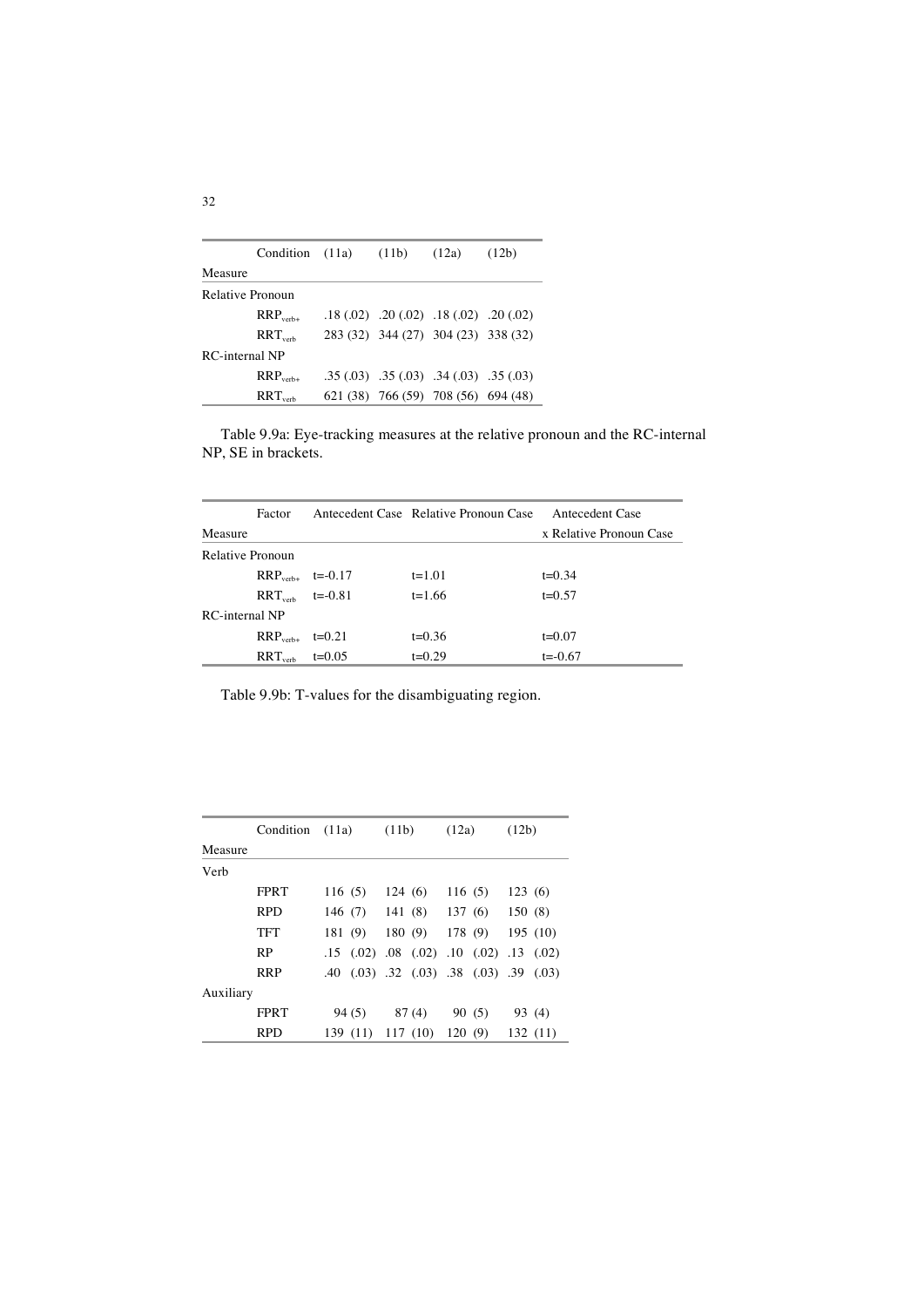| TFT        |  | $133(8)$ $123(7)$ $121(7)$                              |  | 137 (8) |  |
|------------|--|---------------------------------------------------------|--|---------|--|
| RP.        |  | $.20$ $(.02)$ $.13$ $(.02)$ $.14$ $(.02)$ $.19$ $(.02)$ |  |         |  |
| <b>RRP</b> |  | $.27$ (.03) $.29$ (.03) $.24$ (.03) $.28$ (.03)         |  |         |  |

Table 9.10a: Eye-tracking measures at the disambiguating region, SE in brackets.

| Factor<br>Measure |             | Antecedent Case | Relative Pronoun Case | Antecedent Case         |  |
|-------------------|-------------|-----------------|-----------------------|-------------------------|--|
|                   |             |                 |                       | x Relative Pronoun Case |  |
| Verb              |             |                 |                       |                         |  |
|                   | <b>FPRT</b> | $t = -0.21$     | $t = 1.24$            | $t=1.01$                |  |
|                   | <b>RPD</b>  | $t = -0.11$     | $t=0.56$              | $t = -0.49$             |  |
|                   | <b>TFT</b>  | $t=0.06$        | $t=0.51$              | $t = -0.54$             |  |
|                   | <b>RP</b>   | $t=0.13$        | $t = -1.11$           | $t = -2.75$ *           |  |
|                   | <b>RRP</b>  | $t = -0.91$     | $t = -1.12$           | $t = -1.96$             |  |
| Auxiliary         |             |                 |                       |                         |  |
|                   | <b>FPRT</b> | $t = -1.08$     | $t=0.21$              | $t = -1.79$             |  |
|                   | RPD.        | $t = -0.86$     | $t=0.07$              | $\ast$<br>$t = -2.48$   |  |
|                   | <b>TFT</b>  | $t = -0.47$     | $t = 1.47$            | $t = -1.50$             |  |
|                   | RP          | $t = -0.19$     | $t = -0.29$           | $\ast$<br>$t = -2.61$   |  |
|                   | <b>RRP</b>  | $t=0.83$        | $t = 1.11$            | $t = -0.21$             |  |

Table 9.10b: T-values for the disambiguating region.

| Condition | (11a)     | (11b)      | (12a)      | (12b)      |
|-----------|-----------|------------|------------|------------|
| Accuracy  | 0.75(.02) | 0.73(0.02) | 0.73(0.02) | 0.69(0.03) |

Table 9.11: Comprehension accuracy, SE in brackets.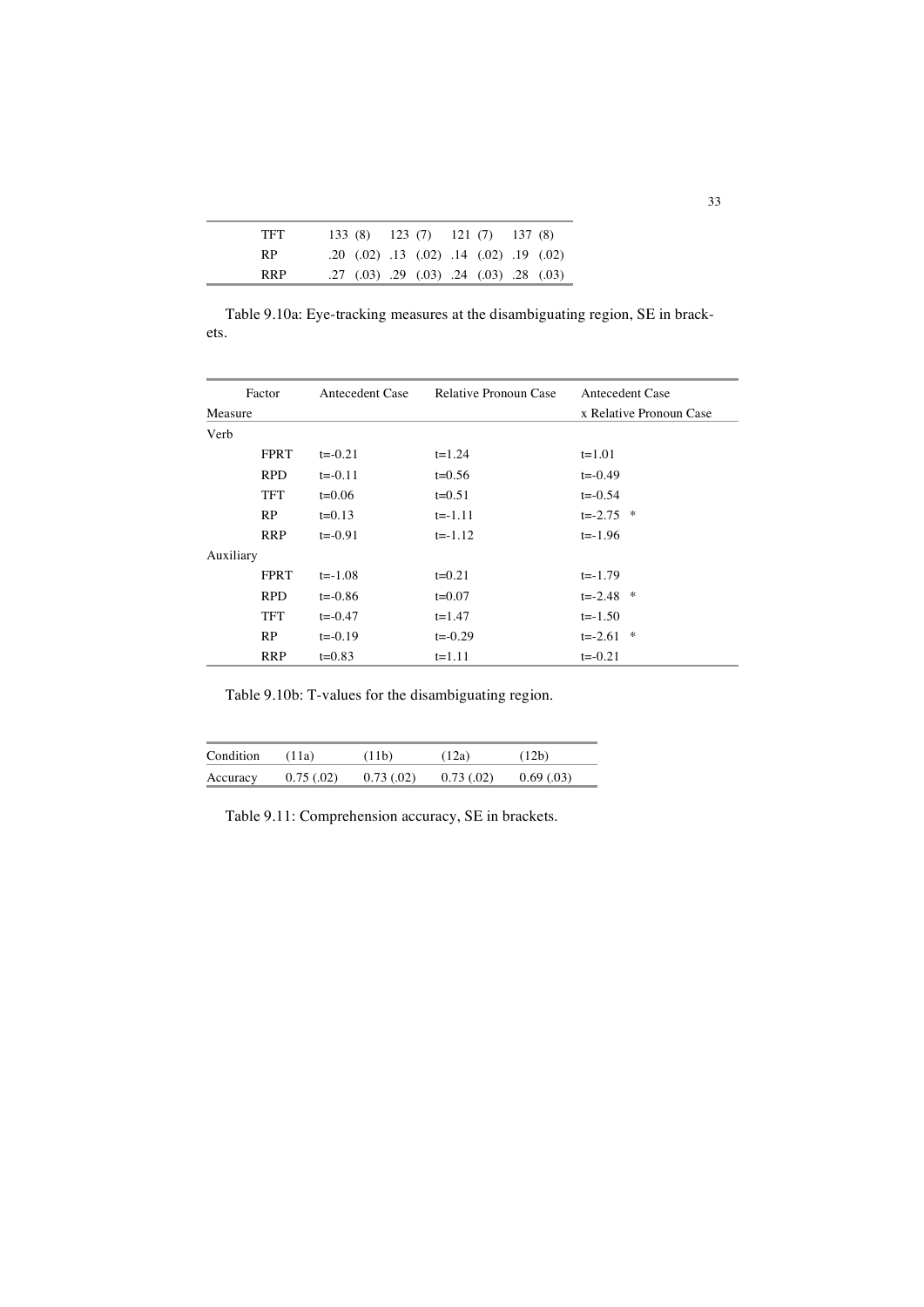Figure 9.1a: Example (5a), Gender and Noun Type Match. Bold line: nonconflicting binding.



Figure 9.1b: Example (5b), Gender Mismatch. Bold dashed lines: conflicting bindings.